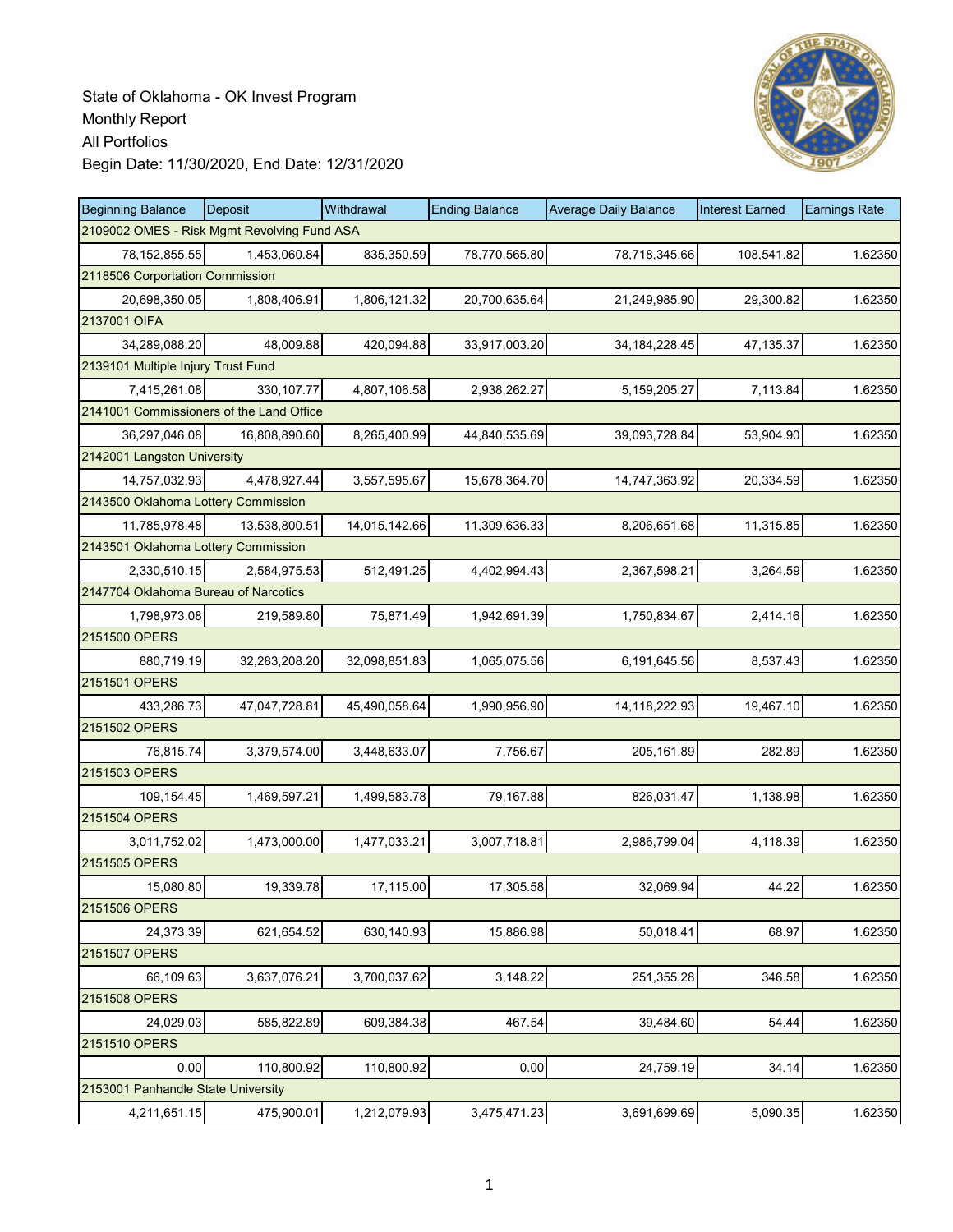| <b>Beginning Balance</b>                 | Deposit        | Withdrawal       | <b>Ending Balance</b> | <b>Average Daily Balance</b> | <b>Interest Earned</b> | <b>Earnings Rate</b> |
|------------------------------------------|----------------|------------------|-----------------------|------------------------------|------------------------|----------------------|
| 2155701 OK Police Pension                |                |                  |                       |                              |                        |                      |
| 12,389,266.24                            | 34,963,793.24  | 1,233,283.93     | 46,119,775.55         | 14,437,176.60                | 19,906.89              | 1.62350              |
| 2169502 Tax Commission                   |                |                  |                       |                              |                        |                      |
| 383, 163, 635. 39                        | 399,825,489.73 | 378,275,759.47   | 404,713,365.65        | 205,554,053.28               | 283,430.88             | 1.62350              |
| 2169505 Tax Commission                   |                |                  |                       |                              |                        |                      |
| 8,272.63                                 | 44,508.51      | 0.00             | 52,781.14             | 42,733.06                    | 58.92                  | 1.62350              |
| 2169520 Tax Commission                   |                |                  |                       |                              |                        |                      |
| -260,532.80                              | 5,090,270.58   | 4,937,259.31     | $-107,521.53$         | 3,522,041.88                 | 4,856.41               | 1.62350              |
| 2169521 Tax Commission                   |                |                  |                       |                              |                        |                      |
| 70,024,525.91                            | 78,404,676.82  | 70,003,726.48    | 78,425,476.25         | 44,900,313.48                | 61,911.38              | 1.62350              |
| 2174007 State Treasurer                  |                |                  |                       |                              |                        |                      |
| 622,495.07                               | 100,761.90     | 0.00             | 723,256.97            | 720,006.59                   | 992.79                 | 1.62350              |
| 2183006 DHS - CSED                       |                |                  |                       |                              |                        |                      |
| 31,010,421.69                            | 6,136,788.97   | 18, 159, 282. 94 | 18,987,927.72         | 22,452,079.97                | 30,958.34              | 1.62350              |
| 7200039 Oklahoma Boll Weevil Eradication |                |                  |                       |                              |                        |                      |
| 3,041,237.59                             | 63,121.91      | 41,694.71        | 3,062,664.79          | 3,031,891.84                 | 4,180.56               | 1.62350              |
| 7200131 Department of Corrections        |                |                  |                       |                              |                        |                      |
| 13,990,578.48                            | 3,757,702.84   | 652,072.86       | 17,096,208.46         | 15,318,977.12                | 21,122.77              | 1.62350              |
| 7200320 Department of Wildlife           |                |                  |                       |                              |                        |                      |
| 2,020,484.93                             | 6,962,888.14   | 4,804,762.30     | 4,178,610.77          | 4,575,340.12                 | 6,308.77               | 1.62350              |
| 7200359 OERB                             |                |                  |                       |                              |                        |                      |
| 12,642,864.20                            | 705,458.62     | 871,116.76       | 12,477,206.06         | 12,687,902.25                | 17,494.88              | 1.62350              |
| 7200370 OIFA                             |                |                  |                       |                              |                        |                      |
| 484,078.65                               | 104,351.59     | 58,435.81        | 529,994.43            | 505,073.17                   | 696.43                 | 1.62350              |
| 7200391 Multiple Injury Trust Fund       |                |                  |                       |                              |                        |                      |
| 140,807.82                               | 150,257.86     | 69,725.55        | 221,340.13            | 210,105.79                   | 289.71                 | 1.62350              |
| 7200410 Commissioners of the Land Office |                |                  |                       |                              |                        |                      |
| 1,902,797.72                             | 14.841.40      | 16,796.00        | 1,900,843.12          | 1,896,466.32                 | 2,614.97               | 1.62350              |
| 7200435 Oklahoma Lottery Commission      |                |                  |                       |                              |                        |                      |
| 3,290,858.47                             | 10,251,020.66  | 7,713,376.60     | 5,828,502.53          | 8,164,509.83                 | 11,257.74              | 1.62350              |
| 7200515 OPERS                            |                |                  |                       |                              |                        |                      |
| 105,948.28                               | 650,000.00     | 497,550.49       | 258,397.79            | 459,766.48                   | 633.95                 | 1.62350              |
| 7200557 Oklahoma Police Pension          |                |                  |                       |                              |                        |                      |
| 0.00                                     | 74,915.16      | 74,915.16        | 0.00                  | 5,508.46                     | 7.60                   | 1.62350              |
| 7200588 Real Estate Commission           |                |                  |                       |                              |                        |                      |
| 678,926.41                               | 139,411.99     | 106,446.52       | 711,891.88            | 746,187.02                   | 1,028.89               | 1.62350              |
| 7200830 Department of Human Services     |                |                  |                       |                              |                        |                      |
| 53,755.51                                | 76.04          | 0.00             | 53,831.55             | 53,829.10                    | 74.22                  | 1.62350              |
| 7201825 University Hospitals Authority   |                |                  |                       |                              |                        |                      |
| 4,299,975.84                             | 704,769.61     | 6.00             | 5,004,739.45          | 4,327,078.03                 | 5,966.45               | 1.62350              |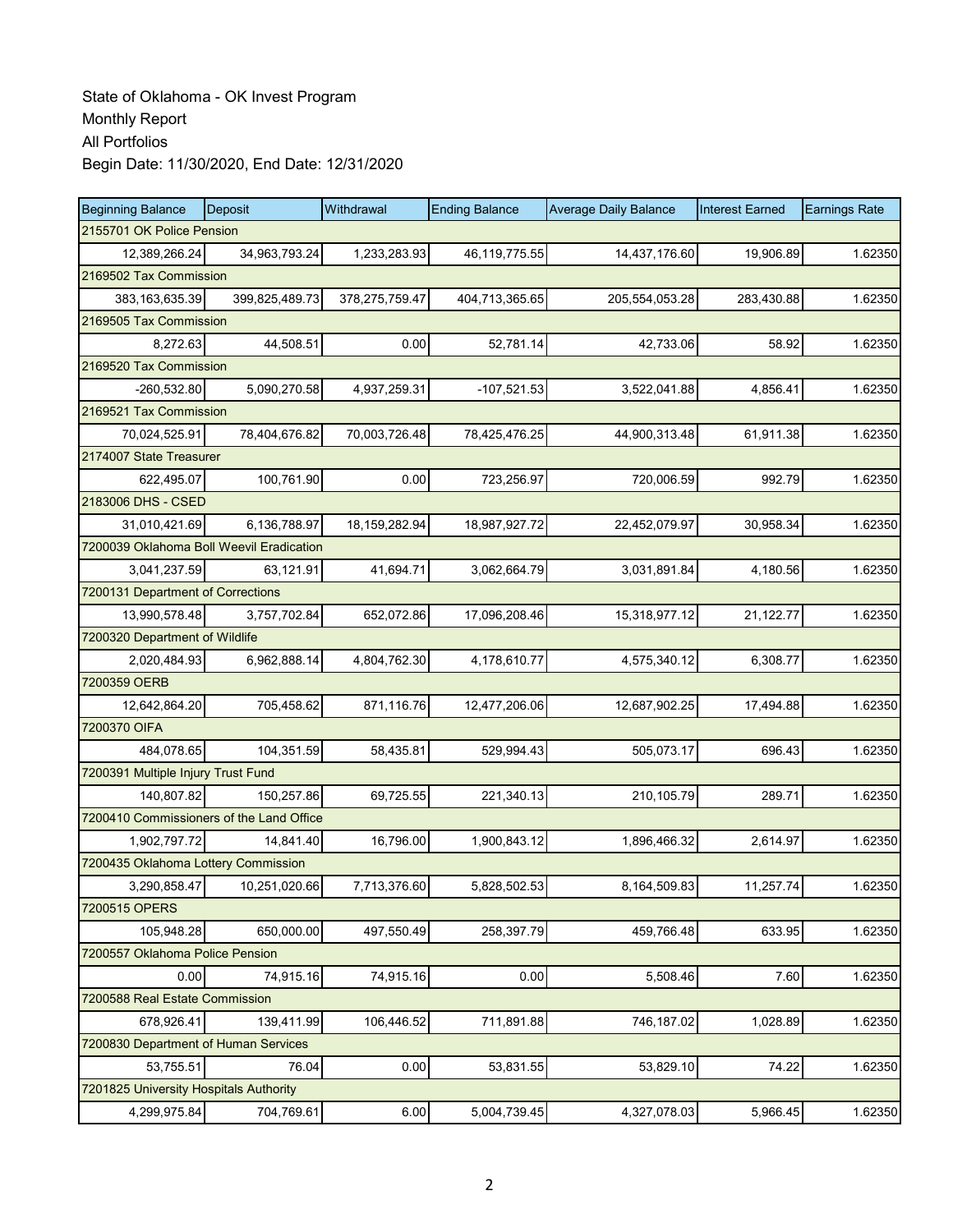| <b>Beginning Balance</b>               | <b>Deposit</b>                                    | Withdrawal   | <b>Ending Balance</b> | <b>Average Daily Balance</b> | <b>Interest Earned</b> | <b>Earnings Rate</b> |
|----------------------------------------|---------------------------------------------------|--------------|-----------------------|------------------------------|------------------------|----------------------|
|                                        | 7205090 OMES Risk Management Division/DSC         |              |                       |                              |                        |                      |
| 31,744,905.71                          | 2,457,392.95                                      | 1,347,404.62 | 32,854,894.04         | 31,444,182.30                | 43,357.22              | 1.62350              |
| 7205131 Department of Corrections      |                                                   |              |                       |                              |                        |                      |
| 989,907.63                             | 293,130.90                                        | 381,166.88   | 901,871.65            | 923,431.89                   | 1,273.29               | 1.62350              |
|                                        | 7205204 JM Davis Arms & Historical Museum         |              |                       |                              |                        |                      |
| 3,474.08                               | 1,004.85                                          | 0.00         | 4,478.93              | 3,994.90                     | 5.51                   | 1.62350              |
| 7205320 Department of Wildlife         |                                                   |              |                       |                              |                        |                      |
| 920,749.00                             | 25,246.04                                         | 63,002.89    | 882,992.15            | 899,136.12                   | 1,239.79               | 1.62350              |
| 7205359 Sustaining OK Energy Resources |                                                   |              |                       |                              |                        |                      |
| 5,866,278.10                           | 77,252.52                                         | 42,805.97    | 5,900,724.65          | 5,898,302.20                 | 8,132.95               | 1.62350              |
| 7205435 Oklahoma Lottery Commission    |                                                   |              |                       |                              |                        |                      |
| 147,625.74                             | 6,553.14                                          | 34,050.00    | 120,128.88            | 135,362.65                   | 186.65                 | 1.62350              |
| 7205515 OPERS                          |                                                   |              |                       |                              |                        |                      |
| 446,685.16                             | 111,474.18                                        | 359,172.85   | 198,986.49            | 328,523.05                   | 452.99                 | 1.62350              |
|                                        | 7205563 OK Bd for Private Vocational Schools      |              |                       |                              |                        |                      |
| 110,443.66                             | 165.14                                            | 13,497.46    | 97,111.34             | 104,191.45                   | 143.67                 | 1.62350              |
|                                        | 7205630 Oklahoma Department of Securities         |              |                       |                              |                        |                      |
| 962,436.20                             | 1,342.58                                          | 400.00       | 963,378.78            | 963,516.12                   | 1,328.56               | 1.62350              |
| 7205807 Oklahoma Health Care Authority |                                                   |              |                       |                              |                        |                      |
| 6,510,992.67                           | 80,356.51                                         | 0.00         | 6,591,349.18          | 6,558,758.23                 | 9,043.63               | 1.62350              |
| 7210270 State Election Board           |                                                   |              |                       |                              |                        |                      |
| 3,981,358.08                           | 5,655.48                                          | 35,961.00    | 3,951,052.56          | 3,954,350.22                 | 5,452.51               | 1.62350              |
| 7210320 Department of Wildlife         |                                                   |              |                       |                              |                        |                      |
| 7,970,428.32                           | 111,534.05                                        | 143,775.94   | 7,938,186.43          | 7,942,370.87                 | 10,951.44              | 1.62350              |
| 7210350 Oklahoma Historical Society    |                                                   |              |                       |                              |                        |                      |
| 29.01                                  | 0.04                                              | 0.00         | 29.05                 | 29.05                        | 0.04                   | 1.62350              |
| 7210400 Office of Juvenile Affairs     |                                                   |              |                       |                              |                        |                      |
| 31,391.24                              | 43.79                                             | 11,367.62    | 20,067.41             | 23,658.87                    | 32.62                  | 1.62350              |
|                                        | 7210410 Commissioners of the Land Office          |              |                       |                              |                        |                      |
| 130,517.25                             | 182.08                                            | 0.00         | 130,699.33            | 130.693.46                   | 180.21                 | 1.62350              |
| 7210515 OPERS                          |                                                   |              |                       |                              |                        |                      |
| 136,206.82                             | 17,790.91                                         | 31,556.18    | 122,441.55            | 130,279.67                   | 179.64                 | 1.62350              |
|                                        | 7210570 State Board of Licensure for Professional |              |                       |                              |                        |                      |
| 365,055.61                             | 509.28                                            | 0.00         | 365,564.89            | 365,548.46                   | 504.04                 | 1.62350              |
| 7210588 Real Estate Commission         |                                                   |              |                       |                              |                        |                      |
| 276,964.72                             | 12,064.21                                         | 0.00         | 289,028.93            | 286,775.54                   | 395.42                 | 1.62350              |
|                                        | 7215270 State of Oklahoma Election Board          |              |                       |                              |                        |                      |
| 10,056,015.00                          | 150,258.69                                        | 21,403.54    | 10,184,870.15         | 10,189,870.00                | 14,050.43              | 1.62350              |
| 7215320 Department of Wildlife         |                                                   |              |                       |                              |                        |                      |
| 3,659,362.56                           | 15,942.91                                         | 0.00         | 3,675,305.47          | 3,671,642.63                 | 5,062.69               | 1.62350              |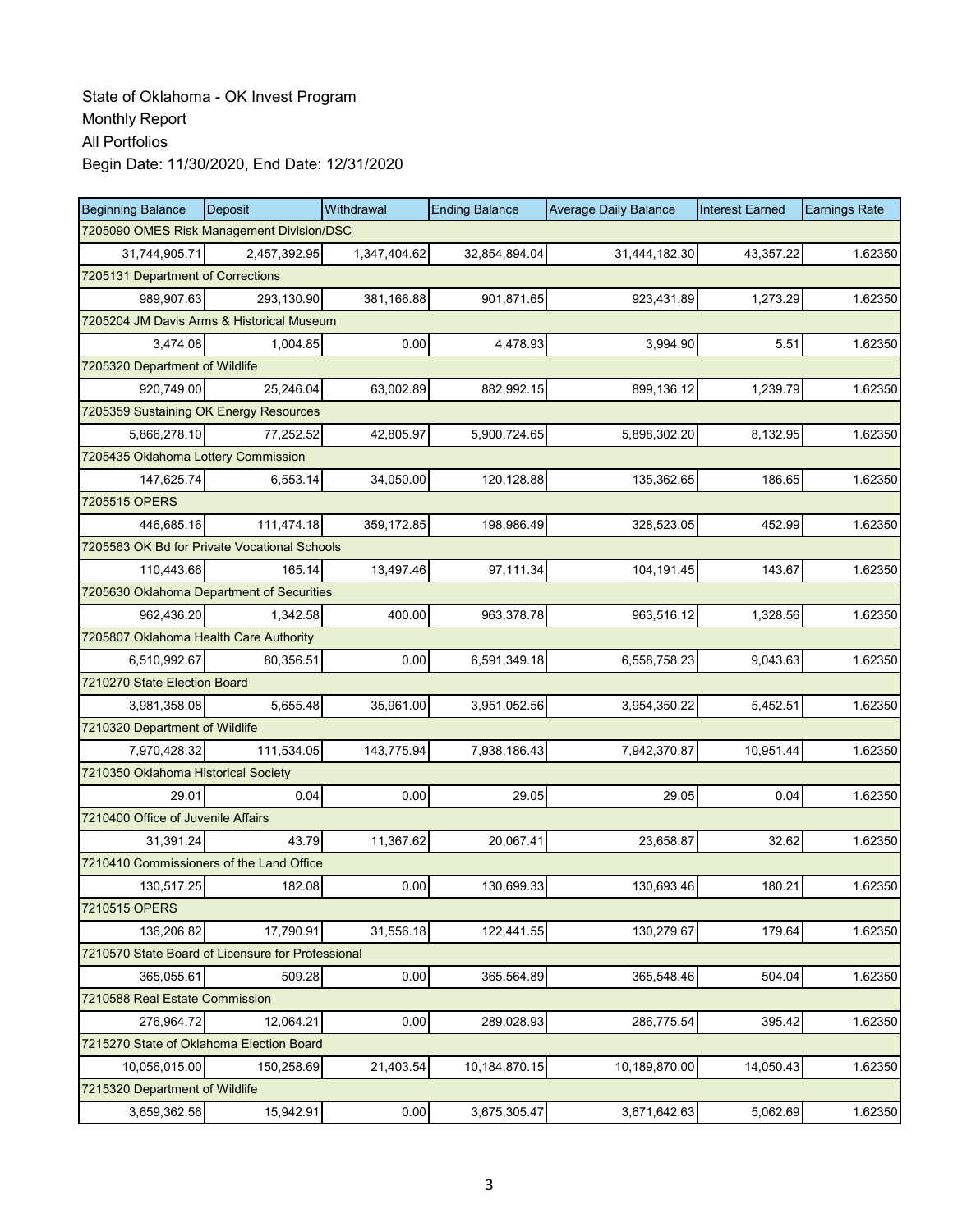| <b>Beginning Balance</b>                    | Deposit                                       | Withdrawal   | <b>Ending Balance</b> | <b>Average Daily Balance</b> | <b>Interest Earned</b> | <b>Earnings Rate</b> |
|---------------------------------------------|-----------------------------------------------|--------------|-----------------------|------------------------------|------------------------|----------------------|
| 7215566 Tourism & Recreation Department     |                                               |              |                       |                              |                        |                      |
| 12,484,740.61                               | 799,319.58                                    | 2,026,478.31 | 11,257,581.88         | 12,067,803.37                | 16,639.85              | 1.62350              |
| 7215585 Department of Public Safety         |                                               |              |                       |                              |                        |                      |
| 530,926.27                                  | 741.77                                        | 2,219.70     | 529,448.34            | 530,116.33                   | 730.96                 | 1.62350              |
| 7215670 JD McCarty Center                   |                                               |              |                       |                              |                        |                      |
| 881,721.49                                  | 21,562.28                                     | 0.00         | 903,283.77            | 888,814.92                   | 1,225.55               | 1.62350              |
| 7215825 University Hospitals Authority      |                                               |              |                       |                              |                        |                      |
| 2,295,072.74                                | 11,964.08                                     | 429.00       | 2,306,607.82          | 2,298,871.45                 | 3,169.83               | 1.62350              |
|                                             | 7216805 Department of Rehabilitation Services |              |                       |                              |                        |                      |
| 716,220.92                                  | 51,773.10                                     | 3,222.50     | 764,771.52            | 755,230.03                   | 1,041.36               | 1.62350              |
| 7220090 OSF Building Project Fund           |                                               |              |                       |                              |                        |                      |
| 0.42                                        | 0.00                                          | 0.00         | 0.42                  | 0.42                         | 0.00                   | 1.62350              |
| 7220320 Dept of Wildlife Conservation       |                                               |              |                       |                              |                        |                      |
| 4,439,545.89                                | 116,938.48                                    | 312,126.90   | 4,244,357.47          | 4,427,424.17                 | 6,104.81               | 1.62350              |
| 7220585 Department of Public Safety         |                                               |              |                       |                              |                        |                      |
| 5.646.643.00                                | 7,887.15                                      | 35,767.12    | 5,618,763.03          | 5,628,636.91                 | 7,761.12               | 1.62350              |
| 7220830 Department of Human Services        |                                               |              |                       |                              |                        |                      |
| 13,592.13                                   | 18.96                                         | 0.00         | 13,611.09             | 13,610.48                    | 18.77                  | 1.62350              |
| 7225040 Department of Agriculture           |                                               |              |                       |                              |                        |                      |
| 361,260.97                                  | 1,377.35                                      | 1,733.33     | 360,904.99            | 361,737.44                   | 498.79                 | 1.62350              |
| 7225830 Department of Human Services        |                                               |              |                       |                              |                        |                      |
| 3,179,205.45                                | 63,019.80                                     | 0.00         | 3,242,225.25          | 3,212,443.25                 | 4,429.52               | 1.62350              |
| 7230220 Oklahoma Crime Victims Compensation |                                               |              |                       |                              |                        |                      |
| 2,023,540.13                                | 622,022.47                                    | 371,866.76   | 2,273,695.84          | 2,266,383.69                 | 3,125.03               | 1.62350              |
| 7230345 Department of Transportation        |                                               |              |                       |                              |                        |                      |
| 3,093,034.96                                | 470,092.66                                    | 240,000.00   | 3,323,127.62          | 3,054,440.49                 | 4,211.66               | 1.62350              |
| 7230695 Tax Commission                      |                                               |              |                       |                              |                        |                      |
| 1,589,411.86                                | 963,364.15                                    | 2,032,776.01 | 520,000.00            | 575,559.54                   | 793.62                 | 1.62350              |
| 7230807 Health Care Authority               |                                               |              |                       |                              |                        |                      |
| 46,831.91                                   | 6,413,043.51                                  | 5,916,809.11 | 543,066.31            | 1,815,235.60                 | 2,502.96               | 1.62350              |
| 7235605 Regents for Higher Education        |                                               |              |                       |                              |                        |                      |
| 2,466,523.68                                | 1,335,674.23                                  | 8,575.00     | 3,793,622.91          | 3,196,149.16                 | 4,407.05               | 1.62350              |
| 7240807 Health Care Authority               |                                               |              |                       |                              |                        |                      |
| 13,706,298.20                               | 19,121.19                                     | 0.00         | 13,725,419.39         | 13,724,802.58                | 18,924.62              | 1.62350              |
| 7244090 OMES Dept of Central Services       |                                               |              |                       |                              |                        |                      |
| 1,050,342.04                                | 500,793.97                                    | 221,651.34   | 1,329,484.67          | 1,192,199.42                 | 1,643.88               | 1.62350              |
| 7245807 Health Care Authority               |                                               |              |                       |                              |                        |                      |
| 19,377,610.44                               | 7,567,753.98                                  | 6,485,951.42 | 20,459,413.00         | 20,847,747.87                | 28,746.19              | 1.62350              |
| 7255090 Department of Central Services      |                                               |              |                       |                              |                        |                      |
| 1,152,779.05                                | 1,871.86                                      | 1,085.70     | 1,153,565.21          | 1,153,924.98                 | 1,591.10               | 1.62350              |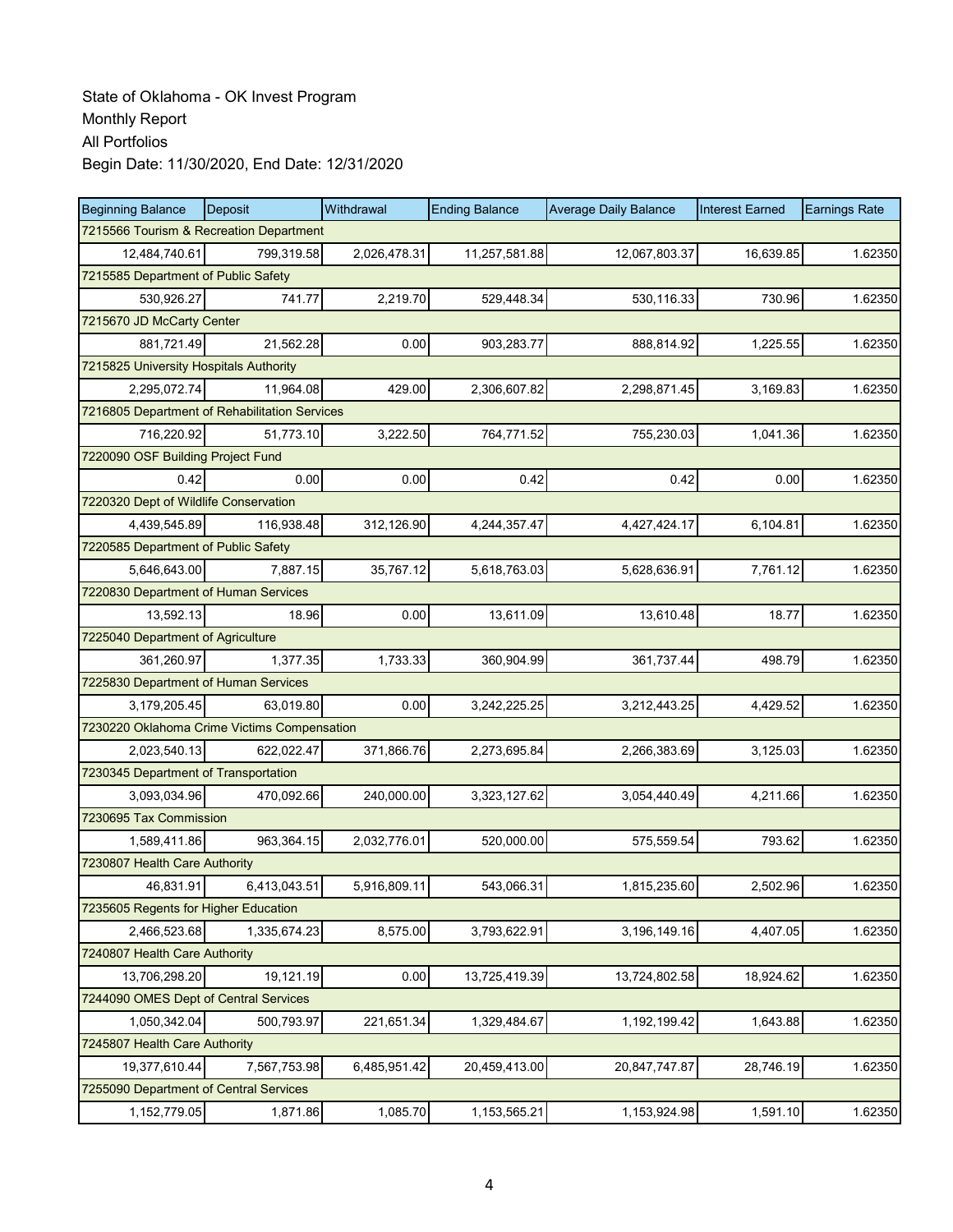| <b>Beginning Balance</b>                           | Deposit      | Withdrawal    | <b>Ending Balance</b> | <b>Average Daily Balance</b> | <b>Interest Earned</b> | <b>Earnings Rate</b> |  |  |
|----------------------------------------------------|--------------|---------------|-----------------------|------------------------------|------------------------|----------------------|--|--|
| 7255585 Oklahoma Dept of Public Safety             |              |               |                       |                              |                        |                      |  |  |
| 22,199.46                                          | 30.97        | 0.00          | 22,230.43             | 22,229.43                    | 30.65                  | 1.62350              |  |  |
| 7260090 OMES Risk Management Division              |              |               |                       |                              |                        |                      |  |  |
| 5,542,935.39                                       | 181,729.10   | 380.10        | 5,724,284.39          | 5,667,699.06                 | 7,814.98               | 1.62350              |  |  |
| 7265090 Risk Management Fund                       |              |               |                       |                              |                        |                      |  |  |
| 269,972.95                                         | 400,216.98   | 479,514.77    | 190,675.16            | 206,058.48                   | 284.13                 | 1.62350              |  |  |
| 7275740 OST - SEED                                 |              |               |                       |                              |                        |                      |  |  |
| 27,421.85                                          | 38.69        | 549.84        | 26,910.70             | 27,281.92                    | 37.62                  | 1.62350              |  |  |
| 7280090 OMES DCS Property Distribution             |              |               |                       |                              |                        |                      |  |  |
| 823,644.66                                         | 179,228.90   | 28,543.62     | 974,329.94            | 861,676.20                   | 1,188.13               | 1.62350              |  |  |
| 7280131 Department of Corrections                  |              |               |                       |                              |                        |                      |  |  |
| 6,154,395.52                                       | 1,632,559.45 | 2,103,161.60  | 5,683,793.37          | 5,937,418.06                 | 8,186.89               | 1.62350              |  |  |
| 7280345 Department of Transportation               |              |               |                       |                              |                        |                      |  |  |
| 338,267.79                                         | 483,645.59   | 374,067.79    | 447,845.59            | 540,462.97                   | 745.22                 | 1.62350              |  |  |
| 7285345 Department of Transportation               |              |               |                       |                              |                        |                      |  |  |
| 195,009,056.64                                     | 7,404,062.67 | 14,651,273.42 | 187,761,845.89        | 192,262,322.60               | 265,103.41             | 1.62350              |  |  |
| 7295090 Emergency & Transportation                 |              |               |                       |                              |                        |                      |  |  |
| 3,693,312.43                                       | 511,000.00   | 75,000.00     | 4,129,312.43          | 3,889,118.88                 | 5,362.56               | 1.62350              |  |  |
| 7296150 University of Science & Arts               |              |               |                       |                              |                        |                      |  |  |
| 41.25                                              | 0.06         | 0.00          | 41.31                 | 41.31                        | 0.06                   | 1.62350              |  |  |
| 7303000 Tobacco Litigation Escrow Fund             |              |               |                       |                              |                        |                      |  |  |
| 29,908.38                                          | 41.72        | 0.00          | 29,950.10             | 29,948.75                    | 41.30                  | 1.62350              |  |  |
| 7360566 Tourism & Recreation Department            |              |               |                       |                              |                        |                      |  |  |
| 6,395,689.00                                       | 28.462.52    | 0.00          | 6,424,151.52          | 6,413,973.15                 | 8,843.99               | 1.62350              |  |  |
| 7401105 OCIA NACEA Construction Series 2018B       |              |               |                       |                              |                        |                      |  |  |
| 7,185,918.80                                       | 10,786.74    | 336,249.50    | 6,860,456.04          | 7,001,115.94                 | 9,653.58               | 1.62350              |  |  |
| 7403292 Oklahoma Department of Environmental Quali |              |               |                       |                              |                        |                      |  |  |
| 93,098.16                                          | 129.88       | 0.00          | 93,228.04             | 93,223.85                    | 128.54                 | 1.62350              |  |  |
| 7405220 District Attorneys Council                 |              |               |                       |                              |                        |                      |  |  |
| 5,077,533.17                                       | 7,217.79     | 171,948.04    | 4.912.802.92          | 5,022,242.12                 | 6,924.98               | 1.62350              |  |  |
| 7408105 OCIA                                       |              |               |                       |                              |                        |                      |  |  |
| 546,031.78                                         | 538,792.37   | 1,084,824.15  | 0.00                  | 164,456.31                   | 226.76                 | 1.62350              |  |  |
| 7409105 OCIA NACEA Revenue Series 2018B            |              |               |                       |                              |                        |                      |  |  |
| 89,573.01                                          | 89,007.71    | 178,580.72    | 0.00                  | 29,332.51                    | 40.45                  | 1.62350              |  |  |
| 7410105 OCIA Capitol Repair Construction Series 20 |              |               |                       |                              |                        |                      |  |  |
| 3,013.47                                           | 0.00         | 3,013.47      | 0.00                  | 0.00                         | 0.00                   | 1.62350              |  |  |
| 7411105 OCIA Capitol Repair Revenue Series 2018C   |              |               |                       |                              |                        |                      |  |  |
| 440,366.50                                         | 866,405.38   | 871,097.92    | 435,673.96            | 131,595.86                   | 181.45                 | 1.62350              |  |  |
| 7412105 OCIA                                       |              |               |                       |                              |                        |                      |  |  |
| 1,268,479.44                                       | 1,253,758.11 | 2,522,237.55  | 0.00                  | 379,967.53                   | 523.92                 | 1.62350              |  |  |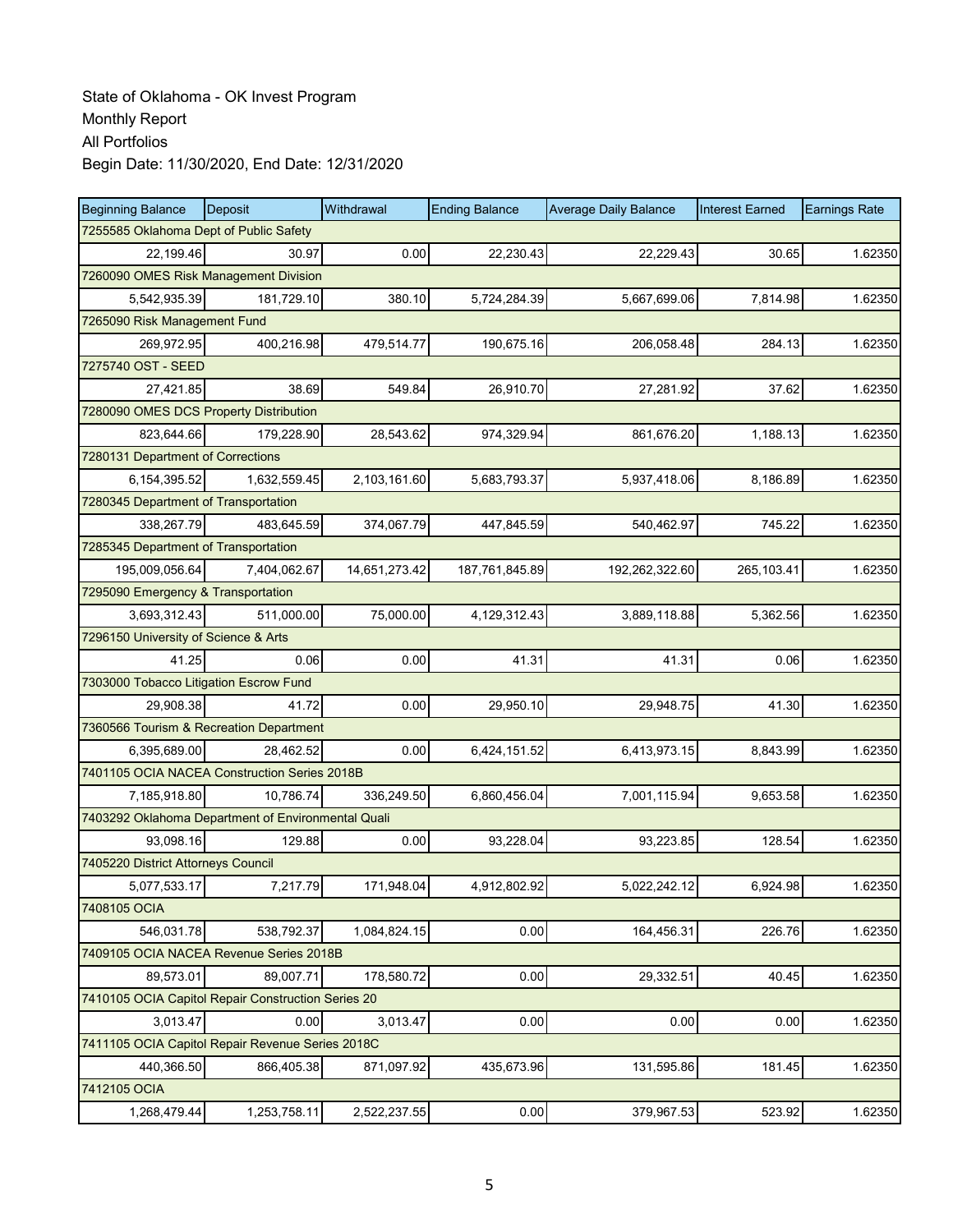| <b>Beginning Balance</b>          | Deposit                                    | Withdrawal   | <b>Ending Balance</b> | <b>Average Daily Balance</b> | <b>Interest Earned</b> | <b>Earnings Rate</b> |
|-----------------------------------|--------------------------------------------|--------------|-----------------------|------------------------------|------------------------|----------------------|
|                                   | 7415105 OCIA DOC Construction Series 2018D |              |                       |                              |                        |                      |
| 68,624,080.11                     | 97,083.55                                  | 7,177,030.59 | 61,544,133.07         | 66,061,825.23                | 91,090.21              | 1.62350              |
| 7416000 OSF - Oil Overcharge      |                                            |              |                       |                              |                        |                      |
| 290,646.55                        | 405.47                                     | 0.00         | 291,052.02            | 291,038.94                   | 401.30                 | 1.62350              |
|                                   | 7416105 OCIA DOC Revenue Series 2018D      |              |                       |                              |                        |                      |
| 760,863.95                        | 1,490,539.18                               | 1,500,935.42 | 750,467.71            | 252,977.00                   | 348.82                 | 1.62350              |
| 7416160 Department of Commerce    |                                            |              |                       |                              |                        |                      |
| 2,998,962.83                      | 8,737.19                                   | 0.00         | 3,007,700.02          | 3,004,330.43                 | 4,142.56               | 1.62350              |
| 7419105 OCIA                      |                                            |              |                       |                              |                        |                      |
| 1,025,275.42                      | 1,007,795.81                               | 2,033,071.23 | 0.00                  | 321,223.88                   | 442.92                 | 1.62350              |
| 7420105 OCIA                      |                                            |              |                       |                              |                        |                      |
| 5,382,754.13                      | 7,509.30                                   | 0.00         | 5,390,263.43          | 5,390,021.19                 | 7,432.10               | 1.62350              |
| 7424105 OCIA                      |                                            |              |                       |                              |                        |                      |
| 212,996.86                        | 211,321.01                                 | 424,317.87   | 0.00                  | 70,182.00                    | 96.77                  | 1.62350              |
| 7426000 OSF - Oil Overcharge      |                                            |              |                       |                              |                        |                      |
| 2,428,500.34                      | 3,387.92                                   | 0.00         | 2,431,888.26          | 2,431,778.97                 | 3,353.09               | 1.62350              |
| 7426160 Department of Commerce    |                                            |              |                       |                              |                        |                      |
| 13,624,033.92                     | 23,851.31                                  | 0.00         | 13,647,885.23         | 13,644,141.42                | 18,813.40              | 1.62350              |
| 7427105 OCIA-Revenue Series 2019B |                                            |              |                       |                              |                        |                      |
| 20,813,281.42                     | 31,226.99                                  | 0.00         | 20,844,508.41         | 20,843,501.09                | 28,740.33              | 1.62350              |
| 7428105 OCIA Endowed Chairs Fund  |                                            |              |                       |                              |                        |                      |
| 971,069.63                        | 958,223.09                                 | 1,929,292.72 | 0.00                  | 292,452.08                   | 403.25                 | 1.62350              |
| 7430010 Oklahoma State University |                                            |              |                       |                              |                        |                      |
| 3,740,072.81                      | 1,672,983.30                               | 2,887,205.01 | 2,525,851.10          | 2,985,906.76                 | 4,117.16               | 1.62350              |
| 7430011 Oklahoma State University |                                            |              |                       |                              |                        |                      |
| 1,676,300.80                      | 2,972,359.03                               | 1,687,063.87 | 2,961,595.96          | 2,432,890.20                 | 3,354.62               | 1.62350              |
| 7430012 Oklahoma State University |                                            |              |                       |                              |                        |                      |
| 1,372,771.00                      | 1,065,099.07                               | 890,504.49   | 1,547,365.58          | 1,516,323.42                 | 2,090.80               | 1.62350              |
| 7430013 Oklahoma State University |                                            |              |                       |                              |                        |                      |
| 1,287,090.09                      | 50,870.37                                  | 104,370.64   | 1,233,589.82          | 1,238,036.21                 | 1,707.08               | 1.62350              |
| 7430014 Oklahoma State University |                                            |              |                       |                              |                        |                      |
| 1,414,427.31                      | 569,688.24                                 | 552,050.21   | 1,432,065.34          | 1,424,848.36                 | 1,964.67               | 1.62350              |
| 7430015 Oklahoma State University |                                            |              |                       |                              |                        |                      |
| 2,547,267.84                      | 82,934.91                                  | 158,841.81   | 2,471,360.94          | 2,474,789.78                 | 3,412.40               | 1.62350              |
| 7430016 Oklahoma State University |                                            |              |                       |                              |                        |                      |
| 166,017.61                        | 83,469.89                                  | 0.00         | 249,487.50            | 176,982.17                   | 244.03                 | 1.62350              |
| 7430100 Cameron University        |                                            |              |                       |                              |                        |                      |
| 974,858.31                        | 138,271.83                                 | 119,467.34   | 993,662.80            | 974,454.80                   | 1,343.64               | 1.62350              |
| 7430420 Langston University       |                                            |              |                       |                              |                        |                      |
| 519,214.41                        | 827,785.37                                 | 1,078,206.72 | 268,793.06            | 387,370.86                   | 534.13                 | 1.62350              |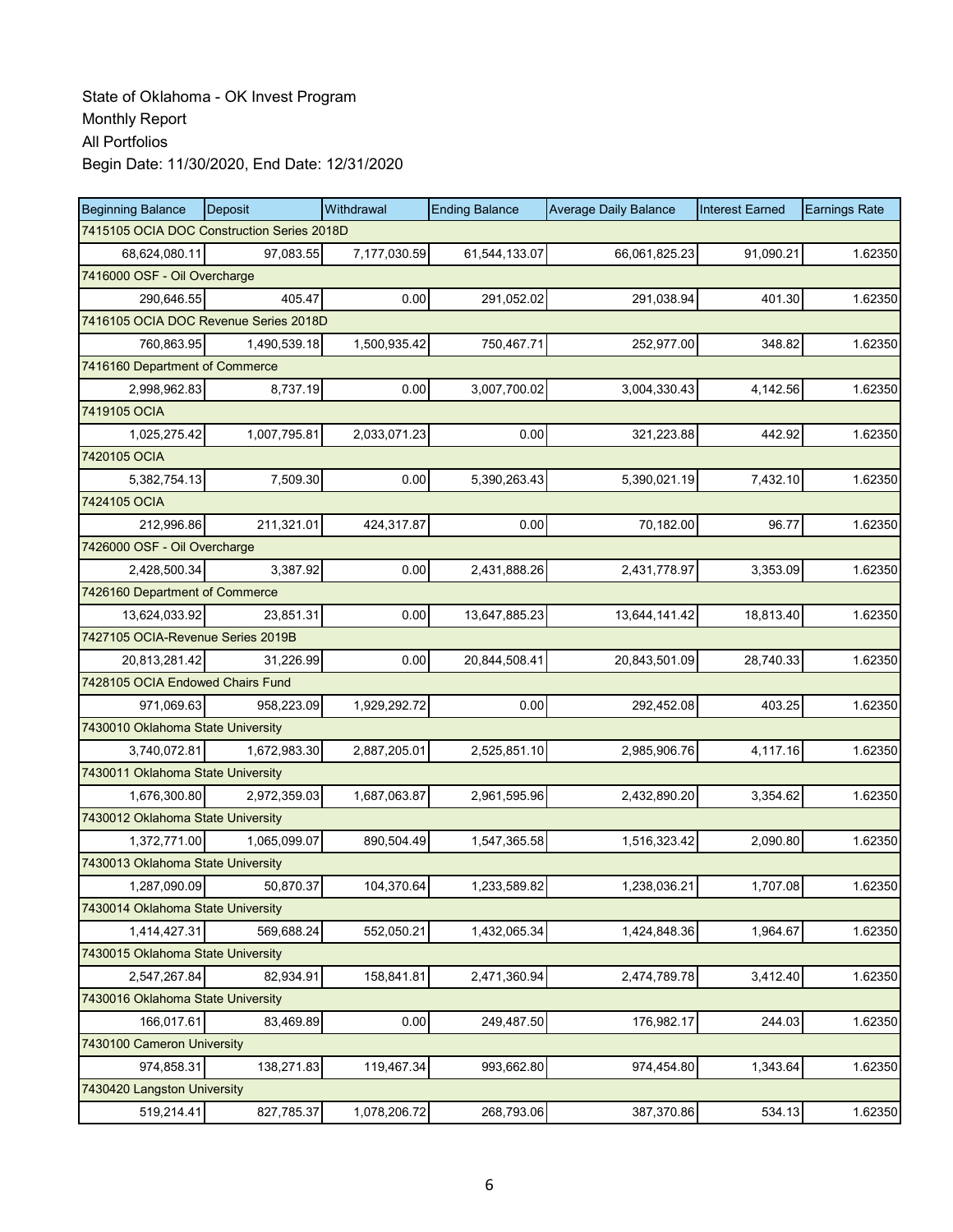| <b>Beginning Balance</b>                       | Deposit       | Withdrawal     | <b>Ending Balance</b> | <b>Average Daily Balance</b> | <b>Interest Earned</b> | <b>Earnings Rate</b> |  |  |  |
|------------------------------------------------|---------------|----------------|-----------------------|------------------------------|------------------------|----------------------|--|--|--|
| 7430461 Rogers State College                   |               |                |                       |                              |                        |                      |  |  |  |
| 1,072,274.88                                   | 675,569.70    | 147.886.88     | 1,599,957.70          | 1,541,614.57                 | 2.125.68               | 1.62350              |  |  |  |
| 7430505 Northwestern Oklahoma State University |               |                |                       |                              |                        |                      |  |  |  |
| 171,874.95                                     | 177,298.61    | 87,072.68      | 262,100.88            | 235,432.10                   | 324.63                 | 1.62350              |  |  |  |
| 7430530 Panhandle State University             |               |                |                       |                              |                        |                      |  |  |  |
| 22,341.18                                      | 15,025.86     | 21,231.43      | 16,135.61             | 18,191.87                    | 25.08                  | 1.62350              |  |  |  |
| 7430665 Southwestern Oklahoma State University |               |                |                       |                              |                        |                      |  |  |  |
| 1,968,562.79                                   | 2,839.33      | 130,295.02     | 1,841,107.10          | 1,891,540.69                 | 2,608.18               | 1.62350              |  |  |  |
| 7430760 University of Oklahoma                 |               |                |                       |                              |                        |                      |  |  |  |
| 15,721,822.31                                  | 11,560,221.11 | 13,862,302.66  | 13,419,740.76         | 13,386,110.90                | 18,457.61              | 1.62350              |  |  |  |
| 7430770 OUHSC                                  |               |                |                       |                              |                        |                      |  |  |  |
| 68,725,110.15                                  | 8,675,871.21  | 5, 153, 414.57 | 72,247,566.79         | 71,110,102.58                | 98,051.09              | 1.62350              |  |  |  |
| 7430773 Oklahoma State University              |               |                |                       |                              |                        |                      |  |  |  |
| 1,740,924.61                                   | 1,110,490.14  | 980,573.44     | 1,870,841.31          | 1,738,370.97                 | 2,396.98               | 1.62350              |  |  |  |
| 7434105 OCIA                                   |               |                |                       |                              |                        |                      |  |  |  |
| 90,959.93                                      | 288,944.77    | 378,127.02     | 1,777.68              | 100,397.05                   | 138.43                 | 1.62350              |  |  |  |
| 7436000 OSF - Oil Overcharge                   |               |                |                       |                              |                        |                      |  |  |  |
| 2,663.53                                       | 3.72          | 0.00           | 2,667.25              | 2,667.13                     | 3.68                   | 1.62350              |  |  |  |
| 7436105 OCIA                                   |               |                |                       |                              |                        |                      |  |  |  |
| 226,433.04                                     | 447,365.40    | 449,198.96     | 224,599.48            | 74,335.73                    | 102.50                 | 1.62350              |  |  |  |
| 7437105 OCIA                                   |               |                |                       |                              |                        |                      |  |  |  |
| 34,758,974.13                                  | 317,850.16    | 1,264,393.39   | 33,812,430.90         | 34,786,053.95                | 47,965.20              | 1.62350              |  |  |  |
| 7438105 OCIA                                   |               |                |                       |                              |                        |                      |  |  |  |
| 531,507.65                                     | 903,959.01    | 1,057,916.66   | 377,550.00            | 151,730.13                   | 209.22                 | 1.62350              |  |  |  |
| 7439105 2020A OCIA                             |               |                |                       |                              |                        |                      |  |  |  |
| 1,398,166.67                                   | 1,398,946.96  | 2,797,113.63   | 0.00                  | 406,649.30                   | 560.71                 | 1.62350              |  |  |  |
| 7442105 OCIA                                   |               |                |                       |                              |                        |                      |  |  |  |
| 1,160,127.17                                   | 1,147,296.43  | 2,307,423.60   | 0.00                  | 347,081.63                   | 478.58                 | 1.62350              |  |  |  |
| 7443105 OCIA                                   |               |                |                       |                              |                        |                      |  |  |  |
| 426,466.97                                     | 685.370.52    | 839,891.66     | 271.945.83            | 155,084.21                   | 213.84                 | 1.62350              |  |  |  |
| 7444835 Water Resources Board                  |               |                |                       |                              |                        |                      |  |  |  |
| 6,081,258.65                                   | 0.00          | 50,641.65      | 6,030,617.00          | 6,062,827.09                 | 8,359.81               | 1.62350              |  |  |  |
| 7445105 Oklahoma Capital Improvement           |               |                |                       |                              |                        |                      |  |  |  |
| 808,020.22                                     | 1,591,856.86  | 1,599,829.16   | 800,047.92            | 240,962.31                   | 332.25                 | 1.62350              |  |  |  |
| 7445835 Water Resources Board                  |               |                |                       |                              |                        |                      |  |  |  |
| 3,385,296.36                                   | 1,274.64      | 128,906.87     | 3,257,664.13          | 3,341,006.31                 | 4,606.79               | 1.62350              |  |  |  |
| 7446105 Capital Improvement Authority          |               |                |                       |                              |                        |                      |  |  |  |
| 265,946.96                                     | 0.00          | 265,946.96     | 0.00                  | 0.00                         | 0.00                   | 1.62350              |  |  |  |
| 7447105 OCIA                                   |               |                |                       |                              |                        |                      |  |  |  |
| 244,551.33                                     | 304,373.67    | 484,600.00     | 64,325.00             | 84,648.07                    | 116.72                 | 1.62350              |  |  |  |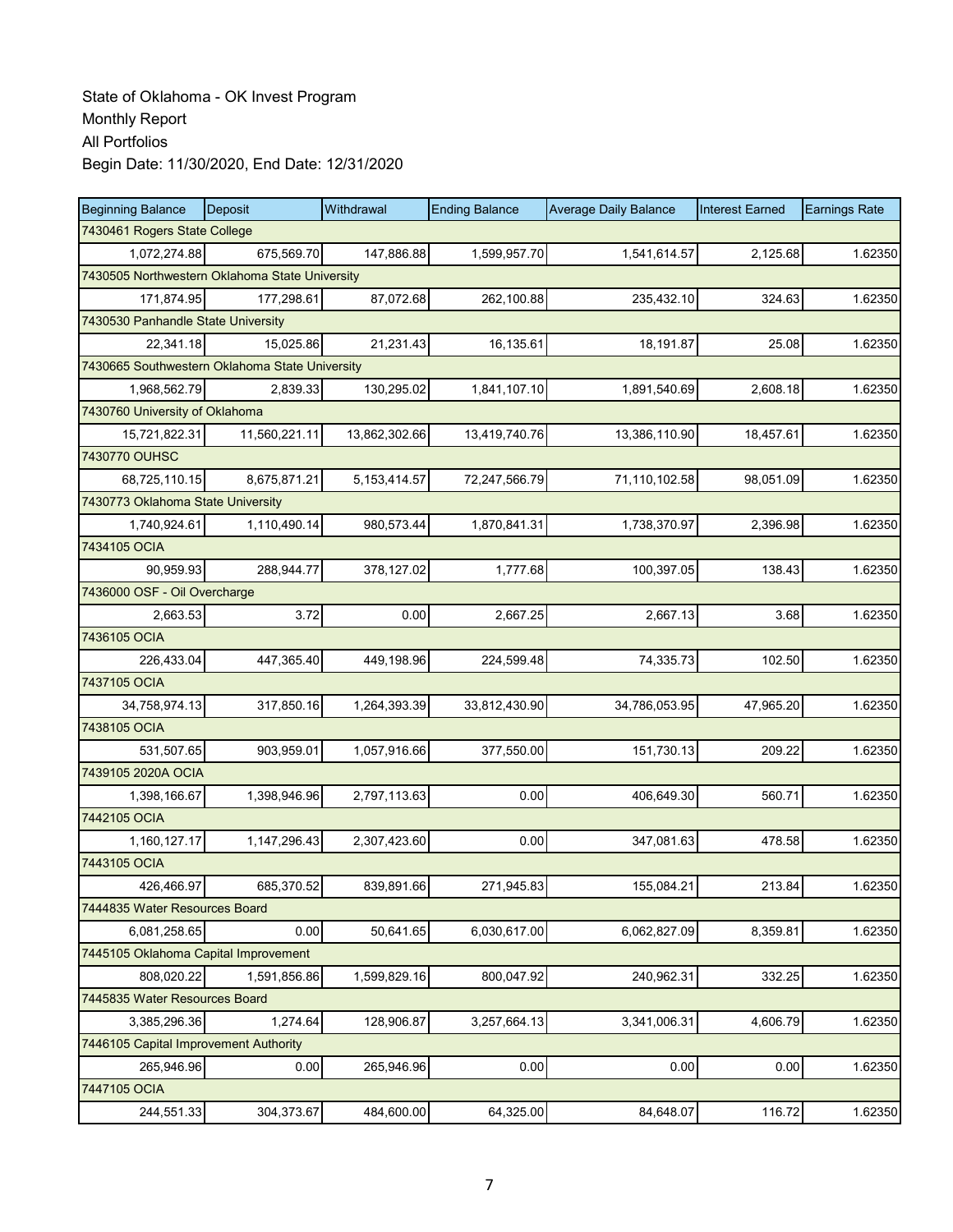| <b>Beginning Balance</b>                 | Deposit       | Withdrawal   | <b>Ending Balance</b> | <b>Average Daily Balance</b> | <b>Interest Earned</b> | <b>Earnings Rate</b> |
|------------------------------------------|---------------|--------------|-----------------------|------------------------------|------------------------|----------------------|
| 7448105 OCIA                             |               |              |                       |                              |                        |                      |
| 750.97                                   | 1.05          | 0.00         | 752.02                | 751.99                       | 1.04                   | 1.62350              |
| 7450105 OCIA Series 2020B                |               |              |                       |                              |                        |                      |
| 0.00                                     | 1,228,537.24  | 1,228,537.24 | 0.00                  | 277,411.63                   | 382.51                 | 1.62350              |
| 7451105 OCIA Series 2020B                |               |              |                       |                              |                        |                      |
| 200,000,000.00                           | 74,410.96     | 0.00         | 200,074,410.96        | 200,072,010.61               | 275,871.90             | 1.62350              |
| 7455105 OCIA                             |               |              |                       |                              |                        |                      |
| 355,903.10                               | 701,284.42    | 704,666.68   | 352,520.84            | 106,138.84                   | 146.35                 | 1.62350              |
| 7455160 Department of Commerce           |               |              |                       |                              |                        |                      |
| 332,285.62                               | 51,203.17     | 0.00         | 383,488.79            | 351,306.59                   | 484.40                 | 1.62350              |
| 7458105 OCIA Series 2020C                |               |              |                       |                              |                        |                      |
| 0.00                                     | 98,466.33     | 98,466.33    | 0.00                  | 22,234.33                    | 30.66                  | 1.62350              |
| 7460100 Cameron University               |               |              |                       |                              |                        |                      |
| 1,351,361.54                             | 1,898.78      | 4,847.53     | 1,348,412.79          | 1,349,602.51                 | 1,860.92               | 1.62350              |
| 7460760 University of Oklahoma           |               |              |                       |                              |                        |                      |
| 168,248.01                               | 234.72        | 0.00         | 168,482.73            | 168,475.16                   | 232.30                 | 1.62350              |
| 7462105 OK Capital Improvement Authority |               |              |                       |                              |                        |                      |
| 6,181.05                                 | 8.59          | 6,189.64     | 0.00                  | 5,989.70                     | 8.26                   | 1.62350              |
| 7464105 OCIA                             |               |              |                       |                              |                        |                      |
| 13,761,055.59                            | 19,346.60     | 176,132.97   | 13,604,269.22         | 13,667,011.84                | 18,844.94              | 1.62350              |
| 7470010 Oklahoma State University        |               |              |                       |                              |                        |                      |
| 1,655,847.80                             | 2,310.02      | 0.00         | 1,658,157.82          | 1,658,083.30                 | 2,286.27               | 1.62350              |
| 7471835 Water Resources Board            |               |              |                       |                              |                        |                      |
| 1,080,696.90                             | 1,526.04      | 0.00         | 1,082,222.94          | 1,082,173.71                 | 1,492.17               | 1.62350              |
| 7472835 Water Resources Board            |               |              |                       |                              |                        |                      |
| 19,640,077.06                            | 89,589,387.00 | 8,303,016.47 | 100,926,447.59        | 53,633,502.33                | 73,953.25              | 1.62350              |
| 7473835 Water Resources Board            |               |              |                       |                              |                        |                      |
| 107,321,820.50                           | 32,258.13     | 2,514,420.61 | 104,839,658.02        | 105,614,835.65               | 145,628.39             | 1.62350              |
| 7475750 Tulsa Community College          |               |              |                       |                              |                        |                      |
| 5,975.75                                 | 8.34          | 0.00         | 5,984.09              | 5,983.82                     | 8.25                   | 1.62350              |
| 7476760 University of Oklahoma           |               |              |                       |                              |                        |                      |
| 12,738,411.79                            | 82,333,989.67 | 7,520,068.07 | 87,552,333.39         | 48,219,546.75                | 66,488.15              | 1.62350              |
| 7479010 Oklahoma State University        |               |              |                       |                              |                        |                      |
| 22,890,161.88                            | 32,722.86     | 2,603,526.06 | 20,319,358.68         | 20,905,296.32                | 28,825.54              | 1.62350              |
| 7481633 Oklahoma City Community College  |               |              |                       |                              |                        |                      |
| 0.03                                     | 0.00          | 0.00         | 0.03                  | 0.03                         | 0.00                   | 1.62350              |
| 7482105 OCIA                             |               |              |                       |                              |                        |                      |
| 11,639.01                                | 16.24         | 0.00         | 11,655.25             | 11.654.73                    | 16.07                  | 1.62350              |
| 7483633 OCCC 2010 Bond                   |               |              |                       |                              |                        |                      |
| 0.06                                     | 0.00          | 0.00         | 0.06                  | 0.06                         | 0.00                   | 1.62350              |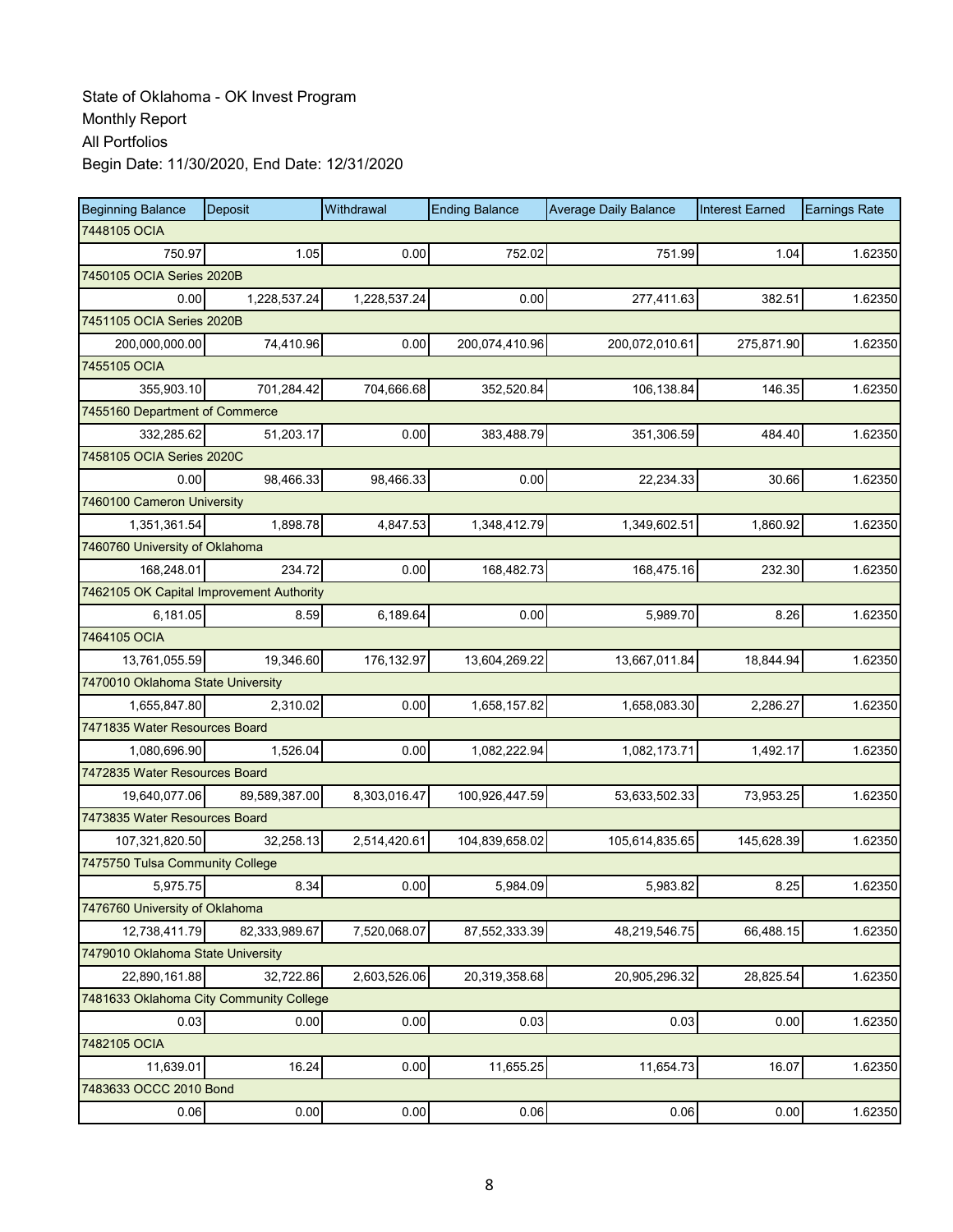| <b>Beginning Balance</b>                 | Deposit    | Withdrawal | <b>Ending Balance</b> | <b>Average Daily Balance</b> | <b>Interest Earned</b> | <b>Earnings Rate</b> |
|------------------------------------------|------------|------------|-----------------------|------------------------------|------------------------|----------------------|
| 7485010 Oklahoma State University        |            |            |                       |                              |                        |                      |
| 391,624.31                               | 546.34     | 65,283.66  | 326,886.99            | 344,168.38                   | 474.56                 | 1.62350              |
| 7486010 Oklahoma State University        |            |            |                       |                              |                        |                      |
| 666.40                                   | 11.41      | 0.00       | 677.81                | 677.44                       | 0.93                   | 1.62350              |
| 7487010 Oklahoma State University        |            |            |                       |                              |                        |                      |
| 748,145.67                               | 1,043.71   | 21,702.68  | 727,486.70            | 733,053.72                   | 1,010.78               | 1.62350              |
| 7488010 Oklahoma State University        |            |            |                       |                              |                        |                      |
| 1,493,724.67                             | 2,122.50   | 201,910.20 | 1,293,936.97          | 1,345,974.36                 | 1,855.91               | 1.62350              |
| 7488105 OCIA                             |            |            |                       |                              |                        |                      |
| 2,360.93                                 | 13,927.06  | 3,761.56   | 12,526.43             | 1,434.88                     | 1.98                   | 1.62350              |
| 7489105 OCIA                             |            |            |                       |                              |                        |                      |
| 3,879.98                                 | 5.41       | 0.00       | 3,885.39              | 3,885.22                     | 5.36                   | 1.62350              |
| 7490010Oklahoma State University         |            |            |                       |                              |                        |                      |
| 47,594.99                                | 66.40      | 0.00       | 47,661.39             | 47,659.25                    | 65.72                  | 1.62350              |
| 7490013Oklahoma State University         |            |            |                       |                              |                        |                      |
| 21,586.57                                | 32.34      | 0.00       | 21,618.91             | 21,617.87                    | 29.81                  | 1.62350              |
| 7490015Oklahoma State University         |            |            |                       |                              |                        |                      |
| 53,937.12                                | 20,091.04  | 10,957.94  | 63,070.22             | 65,203.86                    | 89.91                  | 1.62350              |
| 7490270 Oklahoma State Election Board    |            |            |                       |                              |                        |                      |
| 2,267,252.41                             | 3,190.78   | 520,496.74 | 1,749,946.45          | 1,928,957.18                 | 2,659.77               | 1.62350              |
| 7490760 University of Oklahoma           |            |            |                       |                              |                        |                      |
| 1,282,569.07                             | 1,791.85   | 41,766.23  | 1,242,594.69          | 1,265,099.77                 | 1,744.40               | 1.62350              |
| 7490773Oklahoma State University         |            |            |                       |                              |                        |                      |
| 75,729.06                                | 37,105.65  | 0.00       | 112,834.71            | 102,089.37                   | 140.77                 | 1.62350              |
| 7491220 District Attorneys Council       |            |            |                       |                              |                        |                      |
| 5,148,091.02                             | 7,631.89   | 256,240.29 | 4,899,482.62          | 5,004,181.15                 | 6,900.08               | 1.62350              |
| 7510410 Commissioners of the Land Office |            |            |                       |                              |                        |                      |
| 799,693.52                               | 0.00       | 0.00       | 799,693.52            | 799,693.52                   | 1,102.67               | 1.62350              |
| 7511410 Commissioners of the Land Office |            |            |                       |                              |                        |                      |
| 3,943,637.30                             | 0.00       | 552,125.72 | 3,391,511.58          | 3,724,526.43                 | 5,135.61               | 1.62350              |
| 7518410 Commissioners of the Land Office |            |            |                       |                              |                        |                      |
| 762,996.68                               | 0.00       | 0.00       | 762,996.68            | 762,996.68                   | 1,052.07               | 1.62350              |
| 7519410 Commissioners of the Land Office |            |            |                       |                              |                        |                      |
| 932,521.62                               | 0.00       | 0.00       | 932,521.62            | 932,521.62                   | 1,285.82               | 1.62350              |
| 7600010 Oklahoma State University        |            |            |                       |                              |                        |                      |
| 4,787,536.06                             | 384,829.89 | 767,750.35 | 4,404,615.60          | 4,324,936.64                 | 5,963.50               | 1.62350              |
| 7600100 Cameron University               |            |            |                       |                              |                        |                      |
| 675,808.91                               | 47,743.07  | 101,962.22 | 621,589.76            | 633,680.90                   | 873.76                 | 1.62350              |
| 7600120 University of Central Oklahoma   |            |            |                       |                              |                        |                      |
| 2,884,457.17                             | 50,718.38  | 0.00       | 2,935,175.55          | 2,901,876.89                 | 4,001.29               | 1.62350              |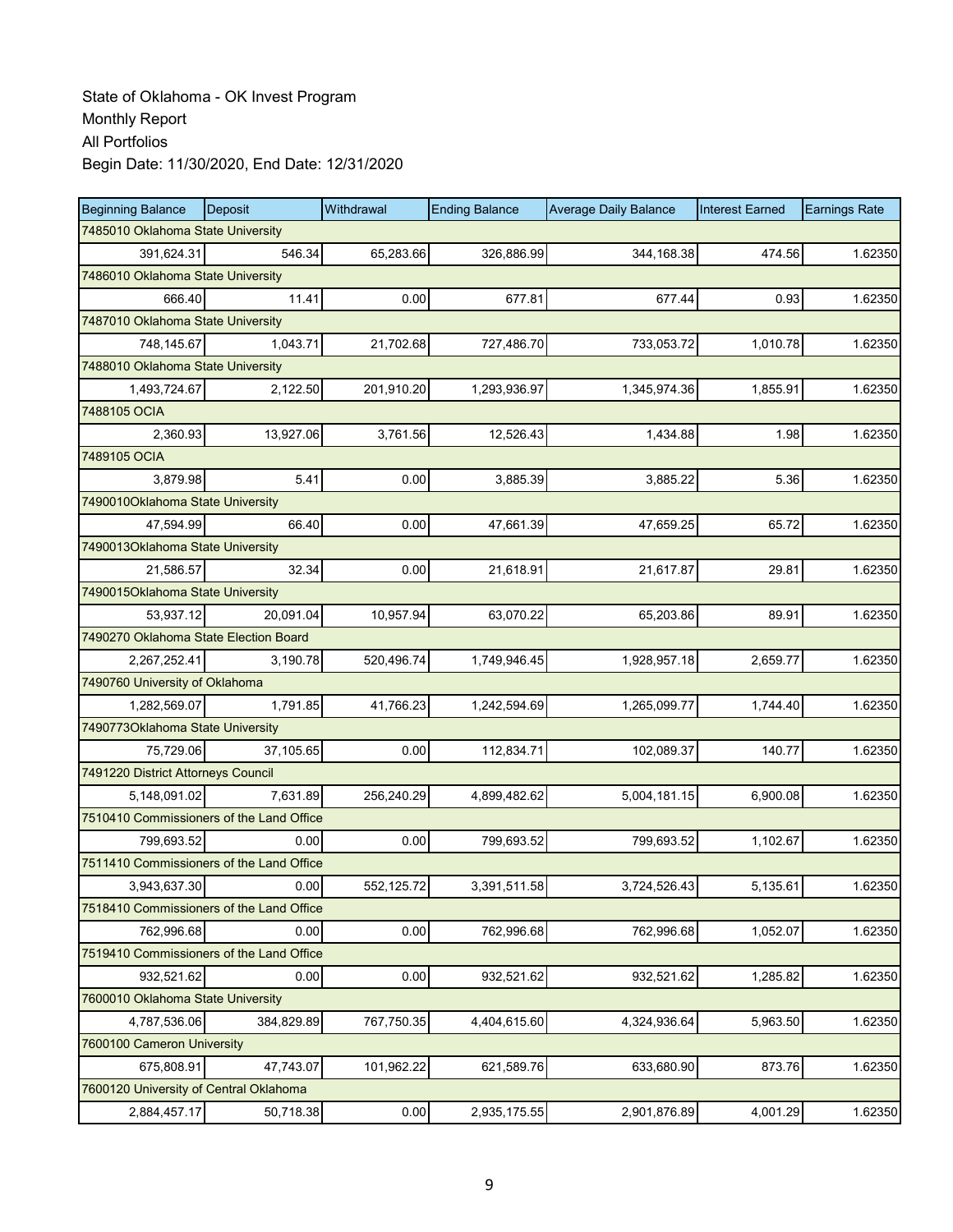| <b>Beginning Balance</b>                       | Deposit    | Withdrawal | <b>Ending Balance</b> | <b>Average Daily Balance</b> | <b>Interest Earned</b> | <b>Earnings Rate</b> |
|------------------------------------------------|------------|------------|-----------------------|------------------------------|------------------------|----------------------|
| 7600150 University of Science & Arts           |            |            |                       |                              |                        |                      |
| 724,250.97                                     | 47,760.43  | 156,975.87 | 615,035.53            | 622.342.19                   | 858.12                 | 1.62350              |
| 7600230 East Central University                |            |            |                       |                              |                        |                      |
| 1,425,137.25                                   | 48,764.83  | 58,885.34  | 1,415,016.74          | 1,405,253.80                 | 1,937.65               | 1.62350              |
| 7600420 Langston University                    |            |            |                       |                              |                        |                      |
| 2,364,222.94                                   | 45,340.82  | 16,502.75  | 2,393,061.01          | 2,372,151.98                 | 3,270.87               | 1.62350              |
| 7600485 Northeastern State University          |            |            |                       |                              |                        |                      |
| 2,334,937.73                                   | 49,966.96  | 24,812.48  | 2,360,092.21          | 2,334,084.55                 | 3,218.38               | 1.62350              |
| 7600490 Northern Oklahoma College              |            |            |                       |                              |                        |                      |
| 1,524,666.14                                   | 44,151.94  | 360,922.60 | 1,207,895.48          | 1,361,548.37                 | 1,877.39               | 1.62350              |
| 7600505 Northwestern Oklahoma State University |            |            |                       |                              |                        |                      |
| 1,948,414.05                                   | 49,412.29  | 9,403.61   | 1,988,422.73          | 1,956,465.76                 | 2,697.70               | 1.62350              |
| 7600530 Panhandle State University             |            |            |                       |                              |                        |                      |
| 153,974.97                                     | 46,973.07  | 63,744.37  | 137,203.67            | 116,080.98                   | 160.06                 | 1.62350              |
| 7600660 Southeastern Oklahoma State Unversity  |            |            |                       |                              |                        |                      |
| 53,643.33                                      | 46,776.54  | 52,646.95  | 47,772.92             | 28, 187. 73                  | 38.87                  | 1.62350              |
| 7600665 Southwestern Oklahoma State University |            |            |                       |                              |                        |                      |
| 2,068,986.51                                   | 49.701.23  | 34,073.50  | 2,084,614.24          | 2,066,458.57                 | 2,849.36               | 1.62350              |
| 7600760 University of Oklahoma                 |            |            |                       |                              |                        |                      |
| 3,903,905.01                                   | 383,677.57 | 651,690.71 | 3,635,891.87          | 3,724,422.31                 | 5,135.47               | 1.62350              |
| 7650010 Oklahoma State University              |            |            |                       |                              |                        |                      |
| 2,912,597.47                                   | 860,477.57 | 867,468.73 | 2,905,606.31          | 3,177,475.96                 | 4,381.30               | 1.62350              |
| 7650100 Cameron University                     |            |            |                       |                              |                        |                      |
| 695,985.32                                     | 20,750.14  | 0.00       | 716,735.46            | 702,651.84                   | 968.86                 | 1.62350              |
| 7650120 University of Central Oklahoma         |            |            |                       |                              |                        |                      |
| 1,514,351.93                                   | 21,891.81  | 0.00       | 1,536,243.74          | 1,522,123.29                 | 2,098.80               | 1.62350              |
| 7650150 University of Science & Arts           |            |            |                       |                              |                        |                      |
| 421,163.81                                     | 20,409.29  | 13,740.00  | 427,833.10            | 420,852.09                   | 580.30                 | 1.62350              |
| 7650230 East Central University                |            |            |                       |                              |                        |                      |
| 1,599,775.17                                   | 22,014.28  | 189,389.10 | 1,432,400.35          | 1.456.195.06                 | 2,007.89               | 1.62350              |
| 7650420 Langston University                    |            |            |                       |                              |                        |                      |
| 1,104,757.08                                   | 89,945.09  | 146,398.91 | 1,048,303.26          | 1,039,638.08                 | 1,433.52               | 1.62350              |
| 7650485 Northeastern State University          |            |            |                       |                              |                        |                      |
| 779,449.81                                     | 20,873.85  | 47,226.00  | 753,097.66            | 754,844.63                   | 1,040.83               | 1.62350              |
| 7650490 Northern Oklahoma College              |            |            |                       |                              |                        |                      |
| 1,557,046.29                                   | 292,602.54 | 356,754.69 | 1,492,894.14          | 1,336,863.85                 | 1,843.35               | 1.62350              |
| 7650505 Northwestern Oklahoma State University |            |            |                       |                              |                        |                      |
| 577,959.91                                     | 20,612.60  | 0.00       | 598,572.51            | 584,493.33                   | 805.94                 | 1.62350              |
| 7650530 Panhandle State University             |            |            |                       |                              |                        |                      |
| 96,898.46                                      | 19,915.27  | 16,824.16  | 99,989.57             | 90,817.32                    | 125.22                 | 1.62350              |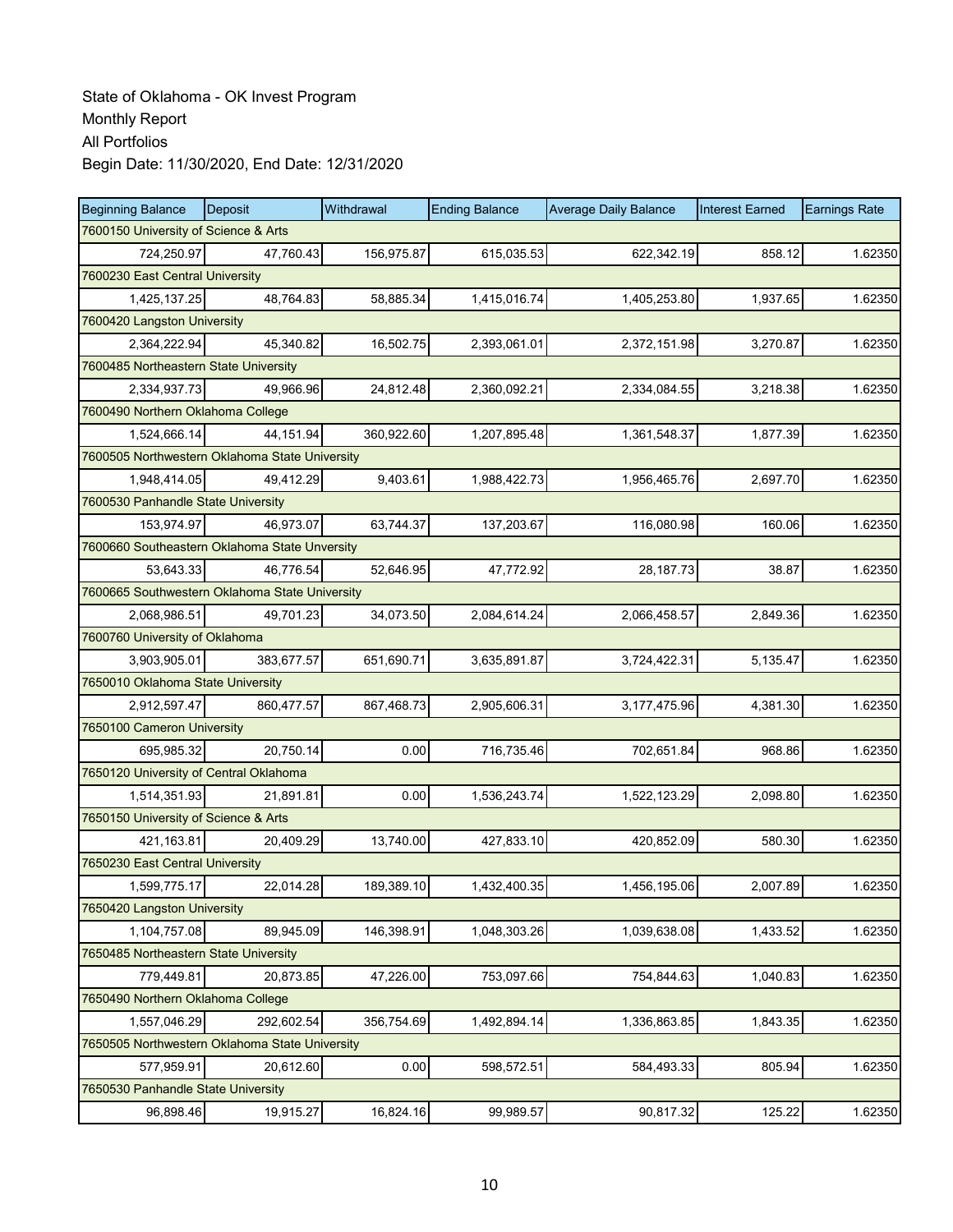| <b>Beginning Balance</b>                       | Deposit        | Withdrawal    | <b>Ending Balance</b> | <b>Average Daily Balance</b> | <b>Interest Earned</b> | <b>Earnings Rate</b> |  |  |  |
|------------------------------------------------|----------------|---------------|-----------------------|------------------------------|------------------------|----------------------|--|--|--|
| 7650660 Southeastern Oklahoma State Unversity  |                |               |                       |                              |                        |                      |  |  |  |
| 25,177.06                                      | 19.819.51      | 23,288.55     | 21,708.02             | 13,664.37                    | 18.84                  | 1.62350              |  |  |  |
| 7650665 Southwestern Oklahoma State University |                |               |                       |                              |                        |                      |  |  |  |
| 621,550.72                                     | 20,648.17      | 1,902.71      | 640,296.18            | 627,013.76                   | 864.57                 | 1.62350              |  |  |  |
| 7650760 University of Oklahoma                 |                |               |                       |                              |                        |                      |  |  |  |
| 2,545,520.68                                   | 231,797.09     | 0.00          | 2,777,317.77          | 2,615,064.35                 | 3,605.82               | 1.62350              |  |  |  |
| 7700040 Department of Agriculture              |                |               |                       |                              |                        |                      |  |  |  |
| 11,025,854.96                                  | 15,381.80      | 0.00          | 11,041,236.76         | 11,040,740.57                | 15,223.67              | 1.62350              |  |  |  |
| 7700041 Western Oklahoma State College         |                |               |                       |                              |                        |                      |  |  |  |
| 133,215.23                                     | 1,004,017.13   | 328,467.42    | 808,764.94            | 690, 154.59                  | 951.63                 | 1.62350              |  |  |  |
| 7700131 Department of Corrections              |                |               |                       |                              |                        |                      |  |  |  |
| 18,666,442.60                                  | 2,481,184.75   | 1,449,136.85  | 19,698,490.50         | 19,383,375.14                | 26,727.02              | 1.62350              |  |  |  |
| 7700240 Eastern Oklahoma State College         |                |               |                       |                              |                        |                      |  |  |  |
| 944.905.68                                     | 342,493.95     | 269,827.81    | 1,017,571.82          | 1,007,607.38                 | 1,389.35               | 1.62350              |  |  |  |
| 7700340 State Health Department                |                |               |                       |                              |                        |                      |  |  |  |
| 309,836.67                                     | 1,793,019.79   | 1,859,417.67  | 243,438.79            | 544,185.91                   | 750.36                 | 1.62350              |  |  |  |
| 7700461 Rogers State College                   |                |               |                       |                              |                        |                      |  |  |  |
| 6,797,434.39                                   | 1,033,061.09   | 1,149,974.19  | 6,680,521.29          | 6,502,426.99                 | 8,965.96               | 1.62350              |  |  |  |
| 7700490 Northern Oklahoma College              |                |               |                       |                              |                        |                      |  |  |  |
| 2,495,877.36                                   | 2,200.97       | 886,851.70    | 1,611,226.63          | 1,947,520.53                 | 2,685.36               | 1.62350              |  |  |  |
| 7700606 Ardmore Higher Education Center        |                |               |                       |                              |                        |                      |  |  |  |
| 203,770.11                                     | 285.77         | 2,807.89      | 201,247.99            | 202,436.51                   | 279.13                 | 1.62350              |  |  |  |
| 7700633 Oklahoma City Community College        |                |               |                       |                              |                        |                      |  |  |  |
| 7,987,136.76                                   | 2,891,876.40   | 1,599,452.29  | 9,279,560.87          | 8,643,486.69                 | 11,918.18              | 1.62350              |  |  |  |
| 7700660 Southeastern Oklahoma State University |                |               |                       |                              |                        |                      |  |  |  |
| 8,361,773.33                                   | 752,066.28     | 810,380.48    | 8,303,459.13          | 8,338,480.33                 | 11,497.62              | 1.62350              |  |  |  |
| 7700760 University of Oklahoma                 |                |               |                       |                              |                        |                      |  |  |  |
| 71,376,634.42                                  | 147,331,442.88 | 34,206,115.37 | 184,501,961.93        | 130,446,101.58               | 179,867.30             | 1.62350              |  |  |  |
| 7700830 Department of Human Services           |                |               |                       |                              |                        |                      |  |  |  |
| 1,955,848.35                                   | 32,635.40      | 739,001.33    | 1,249,482.42          | 1.455.734.88                 | 2,007.26               | 1.62350              |  |  |  |
| 7701010 Oklahoma State University              |                |               |                       |                              |                        |                      |  |  |  |
| 14,370,720.53                                  | 26,531,598.30  | 37,317,607.09 | 3,584,711.74          | 6,116,404.10                 | 8,433.68               | 1.62350              |  |  |  |
| 7701150 University of Science & Arts           |                |               |                       |                              |                        |                      |  |  |  |
| 2,838,410.85                                   | 179,695.67     | 740,084.54    | 2,278,021.98          | 2,529,798.97                 | 3,488.25               | 1.62350              |  |  |  |
| 7701165 Connors State College                  |                |               |                       |                              |                        |                      |  |  |  |
| 692,685.18                                     | 500,000.00     | 375,512.23    | 817,172.95            | 679,789.99                   | 937.34                 | 1.62350              |  |  |  |
| 7701400 Office of Juvenile Affairs             |                |               |                       |                              |                        |                      |  |  |  |
| 9,467.10                                       | 8,193.41       | 7,393.18      | 10,267.33             | 6,619.62                     | 9.13                   | 1.62350              |  |  |  |
| 7701480 Northeasten Oklahoma A&M College       |                |               |                       |                              |                        |                      |  |  |  |
| 760,997.48                                     | 294,220.64     | 517,300.37    | 537,917.75            | 537,006.05                   | 740.46                 | 1.62350              |  |  |  |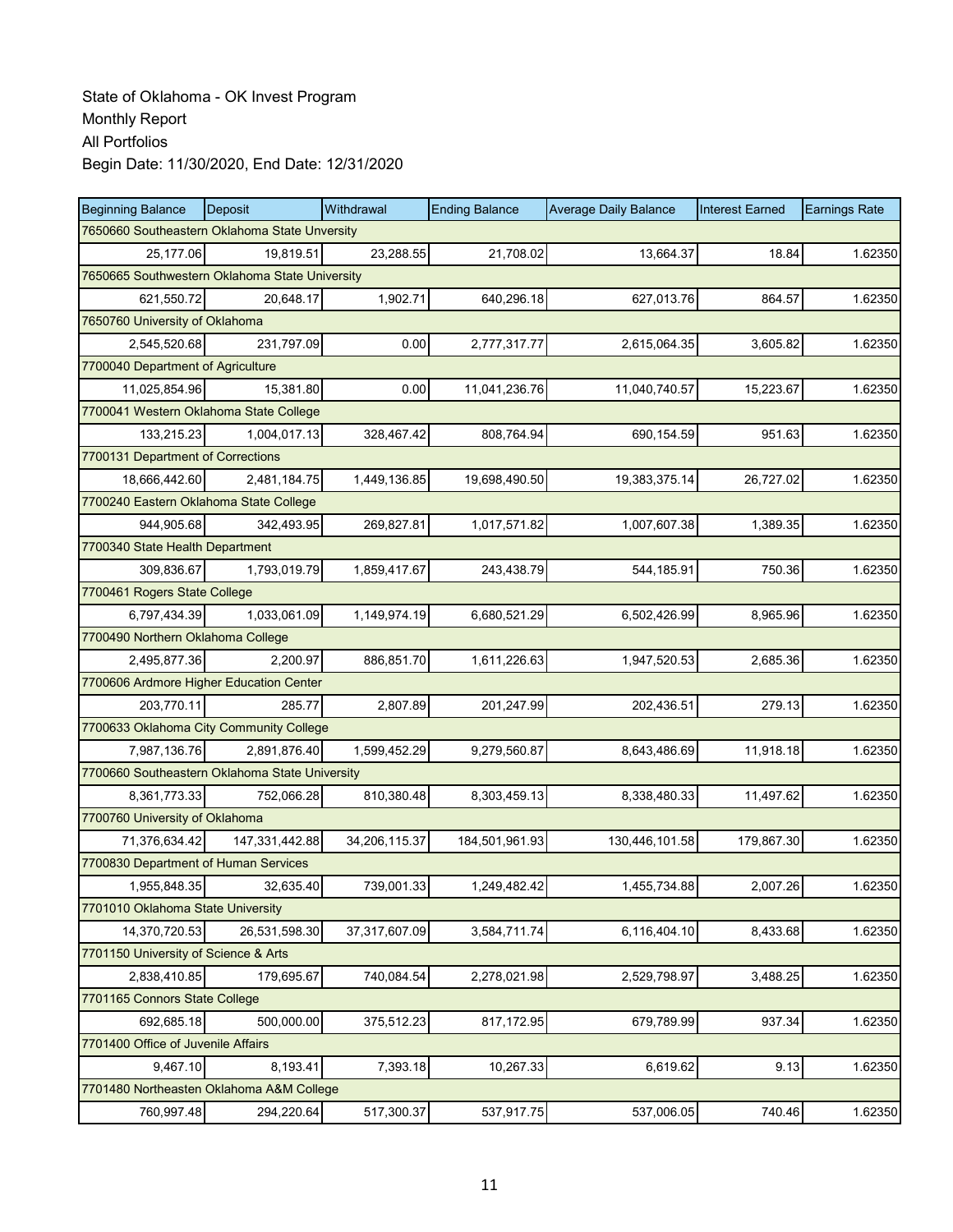| <b>Beginning Balance</b>                       | Deposit       | Withdrawal     | <b>Ending Balance</b> | <b>Average Daily Balance</b> | <b>Interest Earned</b> | <b>Earnings Rate</b> |
|------------------------------------------------|---------------|----------------|-----------------------|------------------------------|------------------------|----------------------|
| 7701530 Panhandle State University             |               |                |                       |                              |                        |                      |
| 128,815.81                                     | 179,930.67    | 159,152.70     | 149,593.78            | 141,190.66                   | 194.68                 | 1.62350              |
| 7701605 Regents for Higher Education           |               |                |                       |                              |                        |                      |
| 32,398,874.75                                  | 688,721.57    | 556,868.68     | 32,530,727.64         | 32,335,332.37                | 44,585.99              | 1.62350              |
| 7701650 Department of Veteran Affairs          |               |                |                       |                              |                        |                      |
| 697,886.42                                     | 83,913.70     | 89,022.38      | 692,777.74            | 697,594.31                   | 961.89                 | 1.62350              |
| 7701770 OUHSC                                  |               |                |                       |                              |                        |                      |
| 486,621,793.40                                 | 97,927,700.21 | 111,536,989.84 | 473,012,503.77        | 475,688,740.79               | 655,909.61             | 1.62350              |
| 7701805 Department of Rehabilitation Services  |               |                |                       |                              |                        |                      |
| 161,092.58                                     | 14,699.37     | 9,765.82       | 166,026.13            | 169,298.07                   | 233.44                 | 1.62350              |
| 7701865 Workers Compensation Commission        |               |                |                       |                              |                        |                      |
| 6,804,602.28                                   | 9,499.25      | 995,027.14     | 5,819,074.39          | 6,491,815.26                 | 8,951.32               | 1.62350              |
| 7702120 University of Central Oklahoma         |               |                |                       |                              |                        |                      |
| 10,553,228.33                                  | 5,532,335.33  | 2,415,343.72   | 13,670,219.94         | 11,893,215.53                | 16,399.12              | 1.62350              |
| 7702650 Department of Veteran Affairs          |               |                |                       |                              |                        |                      |
| 530,253.68                                     | 164,362.80    | 153,730.15     | 540,886.33            | 532,636.38                   | 734.43                 | 1.62350              |
| 7703650 Department of Veteran Affairs          |               |                |                       |                              |                        |                      |
| 537,692.08                                     | 170,669.75    | 157,193.80     | 551,168.03            | 557,074.72                   | 768.13                 | 1.62350              |
| 7704120 University of Central Oklahoma         |               |                |                       |                              |                        |                      |
| 493,501.77                                     | 936,673.79    | 1,287,483.94   | 142,691.62            | 445,055.17                   | 613.67                 | 1.62350              |
| 7704650 Department of Veteran Affairs          |               |                |                       |                              |                        |                      |
| 517,345.37                                     | 127,839.94    | 169,225.54     | 475,959.77            | 477, 165.65                  | 657.95                 | 1.62350              |
| 7704865 Workers Compensation Commission        |               |                |                       |                              |                        |                      |
| 21,866.72                                      | 30.51         | 0.00           | 21,897.23             | 21,896.25                    | 30.19                  | 1.62350              |
| 7705505 Northwestern Oklahoma State University |               |                |                       |                              |                        |                      |
| 1,046,333.62                                   | 932,292.84    | 353,805.70     | 1,624,820.76          | 1,422,568.00                 | 1,961.53               | 1.62350              |
| 7705650 Department of Veteran Affairs          |               |                |                       |                              |                        |                      |
| 830,454.95                                     | 106,742.82    | 198,191.91     | 739,005.86            | 837,760.99                   | 1,155.16               | 1.62350              |
| 7705675 Self Insurance Guaranty Fund           |               |                |                       |                              |                        |                      |
| 1,502,149.32                                   | 989,637.59    | 6,019.59       | 2,485,767.32          | 1,817,903.18                 | 2,506.64               | 1.62350              |
| 7705865 Workers Compensation Commission        |               |                |                       |                              |                        |                      |
| 42,599.44                                      | 59.43         | 0.00           | 42,658.87             | 42,656.95                    | 58.82                  | 1.62350              |
| 7706452 CMHC, Rep payee account                |               |                |                       |                              |                        |                      |
| 8,370.37                                       | 11.68         | 0.00           | 8,382.05              | 8,381.67                     | 11.56                  | 1.62350              |
| 7706650 Department of Veteran Affairs          |               |                |                       |                              |                        |                      |
| 156,784.04                                     | 55,030.96     | 78,008.57      | 133,806.43            | 134, 197. 14                 | 185.04                 | 1.62350              |
| 7706750 Tulsa Community College                |               |                |                       |                              |                        |                      |
| 197,164.04                                     | 245,834.14    | 411,112.01     | 31,886.17             | 79,638.26                    | 109.81                 | 1.62350              |
| 7706865 OK Workers Comp Commission             |               |                |                       |                              |                        |                      |
| 174,878.03                                     | 336.71        | 0.00           | 175,214.74            | 175,203.88                   | 241.58                 | 1.62350              |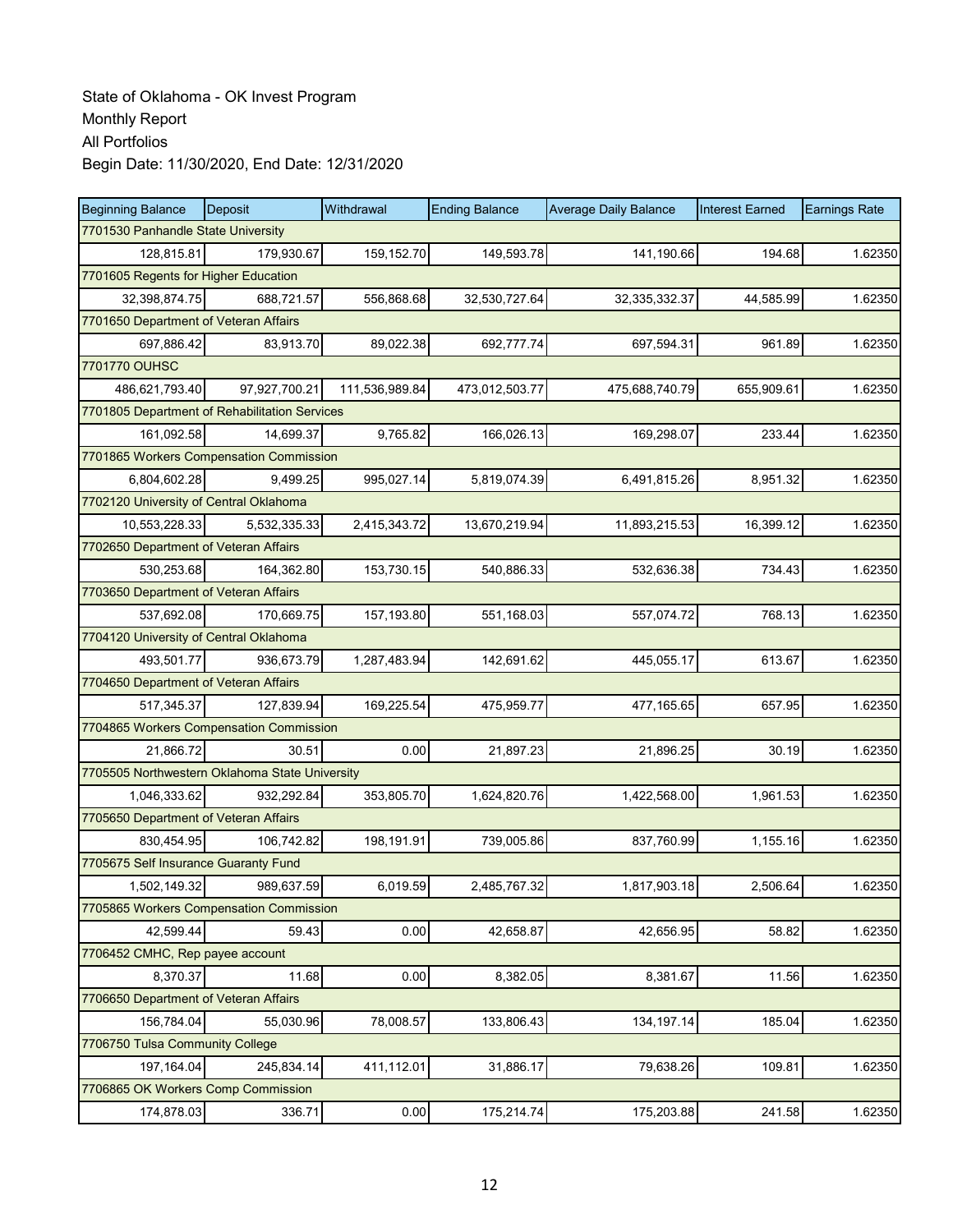| <b>Beginning Balance</b>                     | Deposit      | Withdrawal    | <b>Ending Balance</b> | <b>Average Daily Balance</b> | <b>Interest Earned</b> | <b>Earnings Rate</b> |  |
|----------------------------------------------|--------------|---------------|-----------------------|------------------------------|------------------------|----------------------|--|
| 7707452 CMHC, Rep payee account              |              |               |                       |                              |                        |                      |  |
| 70,369.88                                    | 40,284.56    | 28,018.69     | 82,635.75             | 78,926.89                    | 108.83                 | 1.62350              |  |
| 7707585 Department of Public Safety          |              |               |                       |                              |                        |                      |  |
| 2,319,247.71                                 | 1.035.895.33 | 723,476.00    | 2,631,667.04          | 2,348,723.42                 | 3,238.57               | 1.62350              |  |
| 7707605 Regents for Higher Education         |              |               |                       |                              |                        |                      |  |
| 12,388,757.64                                | 9,860,262.65 | 15,245,957.06 | 7,003,063.23          | 6,925,980.67                 | 9,549.98               | 1.62350              |  |
| 7707650 Department of Veteran Affairs        |              |               |                       |                              |                        |                      |  |
| 325,118.58                                   | 69,730.09    | 65,143.97     | 329,704.70            | 334,483.50                   | 461.21                 | 1.62350              |  |
| 7707865 OK Workers Comp Commission           |              |               |                       |                              |                        |                      |  |
| 241,014.94                                   | 243.49       | 0.00          | 241,258.43            | 241,250.58                   | 332.65                 | 1.62350              |  |
| 7708108 Carl Albert State College            |              |               |                       |                              |                        |                      |  |
| 6,551,814.37                                 | 1,596,225.53 | 1,088,450.82  | 7,059,589.08          | 6,619,513.21                 | 9,127.40               | 1.62350              |  |
| 7708605 Regents for Higher Education         |              |               |                       |                              |                        |                      |  |
| 21,279.66                                    | 33.64        | 4,725.00      | 16,588.30             | 19,025.92                    | 26.23                  | 1.62350              |  |
| 7709605 Regents for Higher Education         |              |               |                       |                              |                        |                      |  |
| 4,580,735.79                                 | 633,538.80   | 2,750.00      | 5,211,524.59          | 4,928,625.95                 | 6,795.90               | 1.62350              |  |
| 7710350 Oklahoma Historical Society          |              |               |                       |                              |                        |                      |  |
| 1,286,448.48                                 | 1,794.68     | 0.00          | 1,288,243.16          | 1,288,185.27                 | 1,776.23               | 1.62350              |  |
| 7710452 Oklahoma Department of Mental Health |              |               |                       |                              |                        |                      |  |
| 1,589,063.18                                 | 4,968.66     | 84.30         | 1,593,947.54          | 1,592,805.57                 | 2,196.26               | 1.62350              |  |
| 7710605 Regents for Higher Education         |              |               |                       |                              |                        |                      |  |
| 2,071,564.55                                 | 73,360.88    | 0.00          | 2,144,925.43          | 2,112,991.08                 | 2,913.53               | 1.62350              |  |
| 7711185 Corporation Commission               |              |               |                       |                              |                        |                      |  |
| 71,782,172.00                                | 1,951,009.45 | 381,159.46    | 73,352,021.99         | 72,991,665.56                | 100,645.51             | 1.62350              |  |
| 7711420 Langston University                  |              |               |                       |                              |                        |                      |  |
| 1,387,794.51                                 | 701,403.72   | 1,655,152.80  | 434,045.43            | 526,315.04                   | 725.72                 | 1.62350              |  |
| 7711452 Griffin Memorial Hospital Rep Payee  |              |               |                       |                              |                        |                      |  |
| 90,427.85                                    | 625.59       | 13.46         | 91,039.98             | 90,558.14                    | 124.87                 | 1.62350              |  |
| 7711605 Regents for Higher Education         |              |               |                       |                              |                        |                      |  |
| 801,320.24                                   | 1,117.89     | 0.00          | 802,438.13            | 802,402.07                   | 1,106.40               | 1.62350              |  |
| 7712605 Regents for Higher Education         |              |               |                       |                              |                        |                      |  |
| 133,362.47                                   | 198.86       | 1,000.00      | 132,561.33            | 132,554.92                   | 182.78                 | 1.62350              |  |
| 7713605 Regents for Higher Education         |              |               |                       |                              |                        |                      |  |
| 70,835,978.38                                | 6,244,820.88 | 0.00          | 77,080,799.26         | 74,103,740.52                | 102,178.91             | 1.62350              |  |
| 7714605 Regents for Higher Education         |              |               |                       |                              |                        |                      |  |
| 13,789,211.99                                | 177,740.36   | 0.00          | 13,966,952.35         | 13,894,798.02                | 19,159.02              | 1.62350              |  |
| 7715605 Regents for Higher Education         |              |               |                       |                              |                        |                      |  |
| 488,916.10                                   | 682.07       | 0.00          | 489,598.17            | 489,576.17                   | 675.06                 | 1.62350              |  |
| 7718605 Regents for Higher Education         |              |               |                       |                              |                        |                      |  |
| 8,887,748.72                                 | 1,181,215.82 | 907,036.51    | 9,161,928.03          | 8,991,401.34                 | 12,397.91              | 1.62350              |  |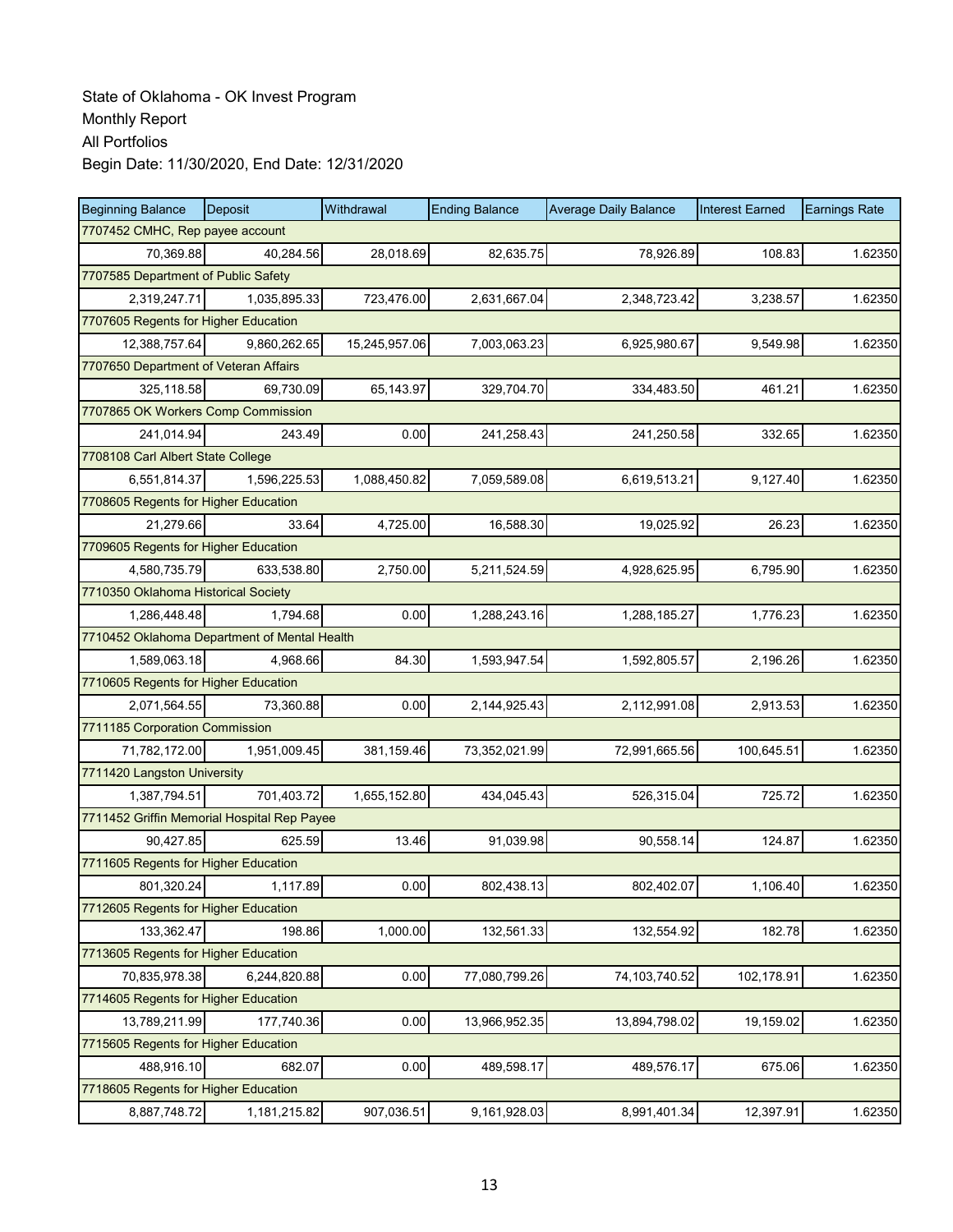| <b>Beginning Balance</b>                       | Deposit      | Withdrawal   | <b>Ending Balance</b> | <b>Average Daily Balance</b> | <b>Interest Earned</b> | <b>Earnings Rate</b> |  |  |
|------------------------------------------------|--------------|--------------|-----------------------|------------------------------|------------------------|----------------------|--|--|
| 7719605 Regents for Higher Education           |              |              |                       |                              |                        |                      |  |  |
| 37,987.54                                      | 132.97       | 0.00         | 38,120.51             | 38,100.74                    | 52.54                  | 1.62350              |  |  |
| 7723623 Seminole State College                 |              |              |                       |                              |                        |                      |  |  |
| 220,810.55                                     | 292,074.80   | 273,966.53   | 238,918.82            | 166,634.67                   | 229.77                 | 1.62350              |  |  |
| 7725100 Cameron University                     |              |              |                       |                              |                        |                      |  |  |
| 2,979,475.48                                   | 760,116.79   | 389,952.99   | 3,349,639.28          | 3,335,908.46                 | 4,599.76               | 1.62350              |  |  |
| 7730230 East Central University                |              |              |                       |                              |                        |                      |  |  |
| 9,122,376.23                                   | 419,487.58   | 1,118,873.03 | 8,422,990.78          | 8,915,767.87                 | 12,293.62              | 1.62350              |  |  |
| 7730830 Department of Human Services           |              |              |                       |                              |                        |                      |  |  |
| 278,148.84                                     | 2,738.73     | 0.00         | 280,887.57            | 280,268.80                   | 386.45                 | 1.62350              |  |  |
| 7740605 Regents for Higher Education           |              |              |                       |                              |                        |                      |  |  |
| 14,736,614.79                                  | 4,987,634.07 | 3,275,057.05 | 16,449,191.81         | 16,320,954.43                | 22,504.36              | 1.62350              |  |  |
| 7741241 Redlands Community College             |              |              |                       |                              |                        |                      |  |  |
| 1,669,964.62                                   | 111,272.53   | 136,354.30   | 1,644,882.85          | 1,650,159.10                 | 2,275.34               | 1.62350              |  |  |
| 7745605 Regents for Higher Education           |              |              |                       |                              |                        |                      |  |  |
| 953,118.66                                     | 74,911.90    | 33,000.00    | 995,030.56            | 971,376.72                   | 1,339.40               | 1.62350              |  |  |
| 7747470 Murray State College                   |              |              |                       |                              |                        |                      |  |  |
| 4,761,367.15                                   | 12,740.11    | 663,366.35   | 4,110,740.91          | 4,287,681.68                 | 5,912.13               | 1.62350              |  |  |
| 7750350 Oklahoma Historical Society            |              |              |                       |                              |                        |                      |  |  |
| 935,139.53                                     | 3,306.57     | 22,185.35    | 916,260.75            | 925,922.23                   | 1,276.72               | 1.62350              |  |  |
| 7750531 Rose State College                     |              |              |                       |                              |                        |                      |  |  |
| 13,773,211.58                                  | 241,141.85   | 399,908.43   | 13,614,445.00         | 13,624,355.28                | 18,786.12              | 1.62350              |  |  |
| 7751485 Northeastern State University          |              |              |                       |                              |                        |                      |  |  |
| 19,107,390.70                                  | 350, 187.79  | 2,630,337.94 | 16,827,240.55         | 17,365,543.43                | 23,944.71              | 1.62350              |  |  |
| 7752485 Northeastern State University          |              |              |                       |                              |                        |                      |  |  |
| 3,079,065.86                                   | 4,295.50     | 75,317.50    | 3,008,043.86          | 3,041,919.65                 | 4,194.39               | 1.62350              |  |  |
| 7765665 Southwestern Oklahoma State University |              |              |                       |                              |                        |                      |  |  |
| 3,456,502.54                                   | 1,557,184.65 | 777,051.38   | 4,236,635.81          | 4,236,176.21                 | 5,841.11               | 1.62350              |  |  |
| 7790041 Western Oklahoma State University      |              |              |                       |                              |                        |                      |  |  |
| 0.00                                           | 2,246.33     | 0.00         | 2,246.33              | 2,246.32                     | 3.10                   | 1.62350              |  |  |
| 7790230 East Central University                |              |              |                       |                              |                        |                      |  |  |
| 0.92                                           | 0.00         | 0.00         | 0.92                  | 0.92                         | 0.00                   | 1.62350              |  |  |
| 7790241 Redlands Community College             |              |              |                       |                              |                        |                      |  |  |
| 0.00                                           | 8.01         | 0.00         | 8.01                  | 7.75                         | 0.01                   | 1.62350              |  |  |
| 7790470 Murray State College                   |              |              |                       |                              |                        |                      |  |  |
| 1,927.85                                       | 2.69         | 0.00         | 1,930.54              | 1,930.45                     | 2.66                   | 1.62350              |  |  |
| 7790485 Northeastern State University          |              |              |                       |                              |                        |                      |  |  |
| 144,760.82                                     | 494.00       | 144,760.82   | 494.00                | 9,817.47                     | 13.54                  | 1.62350              |  |  |
| 7790490 Northern Oklahoma College              |              |              |                       |                              |                        |                      |  |  |
| 582,030.18                                     | 968.95       | 582,999.13   | 0.00                  | 139,834.91                   | 192.81                 | 1.62350              |  |  |